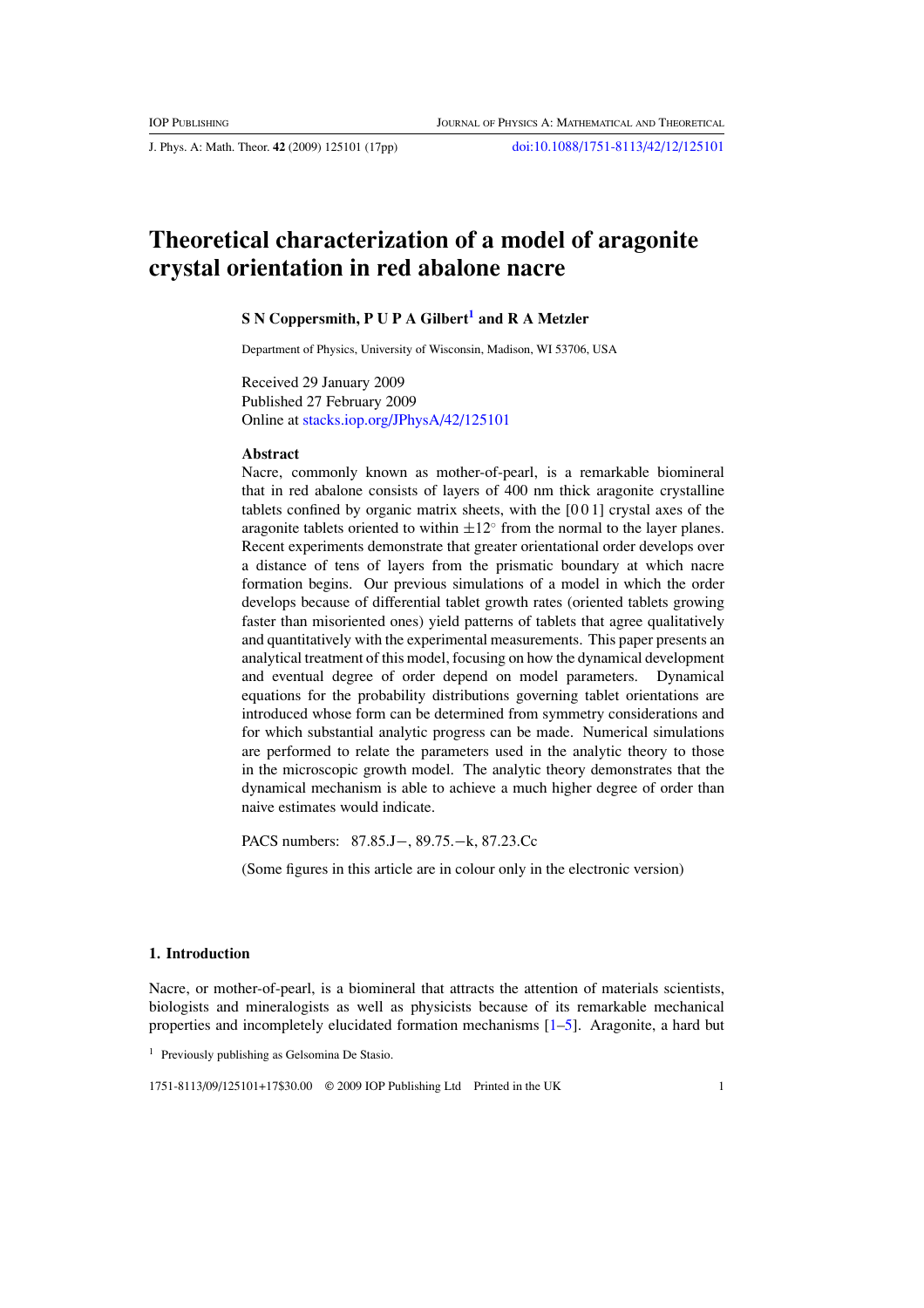brittle orthorhombic  $CaCO<sub>3</sub>$  polymorph, accounts for 95% of nacre's mass, yet nacre is 3000 times tougher than aragonite [\[6\]](#page-15-0). No synthetic composites outperform their components by such large factors. It is therefore of great interest to understand the mechanisms governing nacre formation.

Nacre is a layered composite in which organic matrix (OM) sheets alternate with aragonite layers, each of which consists of tablets of irregular polygonal shape that completely fill the space between preformed OM layers. In red abalone, the OM layers are 30 nm thick, and the aragonite tablets are of thickness 400–500 nm and width 5–6 microns [\[7](#page-15-0), [8\]](#page-15-0). The aragonite tablets are crystalline and oriented with their [0 0 1] crystal axes within  $\pm 12^{\circ}$  from the normal to the layer plane  $[8, 9]$  $[8, 9]$  $[8, 9]$  $[8, 9]$ . TEM and AFM measurements have shown that the OM has pores through which aragonite can grow  $[10, 11]$  $[10, 11]$  $[10, 11]$  $[10, 11]$ , and x-ray photoelectron emission spectromicroscopy (X-PEEM) measurements demonstrate that nacre has stacks of co-oriented tablets [\[7](#page-15-0), [8](#page-15-0), [12\]](#page-15-0), consistent with the hypothesis that aragonite crystals grow through pores in the OM sheets.

Growth through pores explains how crystal orientation of the aragonite tablets is maintained between layers in the material, but it does not necessarily explain the physical mechanism giving rise to the orientational alignment in the first place. It is a common belief in the biomineralization field that the alignment of the aragonite crystal *c*-axes is due to microscopic chemical templation by the OM  $[1, 13]$  $[1, 13]$  $[1, 13]$  $[1, 13]$ , with organic molecules providing surfaces that promote aragonite nucleation with preferred orientations. However, it is not obvious why such a mechanism would lead to a high degree of orientational order of the *c*-axes but not of the *a-* or *b-*axes of the aragonite tablets. Moreover, Gilbert *et al* [\[8\]](#page-15-0) report X-PEEM and microbeam x-ray diffraction that probe the degree of the orientational alignment of the aragonite *c*-axes [\[7](#page-15-0), [14\]](#page-15-0) and demonstrate that the orientational alignment of the aragonite tablets increases systematically over a length scale of tens of microns starting from the prismatic boundary at which nacre growth originates. As discussed in [\[8\]](#page-15-0), this observation suggests that the aragonite crystal orientation is the result of a dynamical process.

In [\[8](#page-15-0), [15\]](#page-15-0), a dynamical model is proposed for the development of orientational order of the aragonite tablets in nacre in which the presence of co-oriented stacks of tablets plays an essential role, and the ordering arises because oriented tablets grow faster than misoriented ones. Gilbert *et al* and Metzler *et al* [\[8](#page-15-0), [15](#page-15-0)] present numerical simulations of the model that successfully reproduce several different aspects of the pattern of tablet orientations in red abalone nacre measured using X-PEEM. This paper presents a more detailed investigation of the model and its behavior, including closed-form analytic results that apply in the limit that the probability of nucleating a tablet with co-orientation different from that immediately below is small, which, based on comparison to the X-PEEM results, is the physically relevant regime. We find that the dynamical ordering mechanism can lead to a remarkably high degree of co-orientation of the tablet *c*-axes, because the width of the distribution of tablet orientations decreases very strongly as the fraction of tablets that nucleate with the 'wrong' co-orientation decreases.

The analytic characterization of the model uses methods similar to those used to study mutation–selection models in population biology [\[16–18](#page-15-0)]. However, the analytic formulation involves some parameters whose relationship to those of the growth model is not determined in [\[8\]](#page-15-0). These parameters are examined here, and it is shown that this relationship is not trivial. The relationship between the parameter sets depends on the spatial arrangement of the nucleation sites, and some aspects are quite insensitive to changes in the values of the microscopic parameters. Numerical simulations and mean-field arguments are used to relate the parameters in the analytic probabilistic model to the parameters in the original growth model for the case when the nucleation sites are chosen randomly with uniform probability on each layer.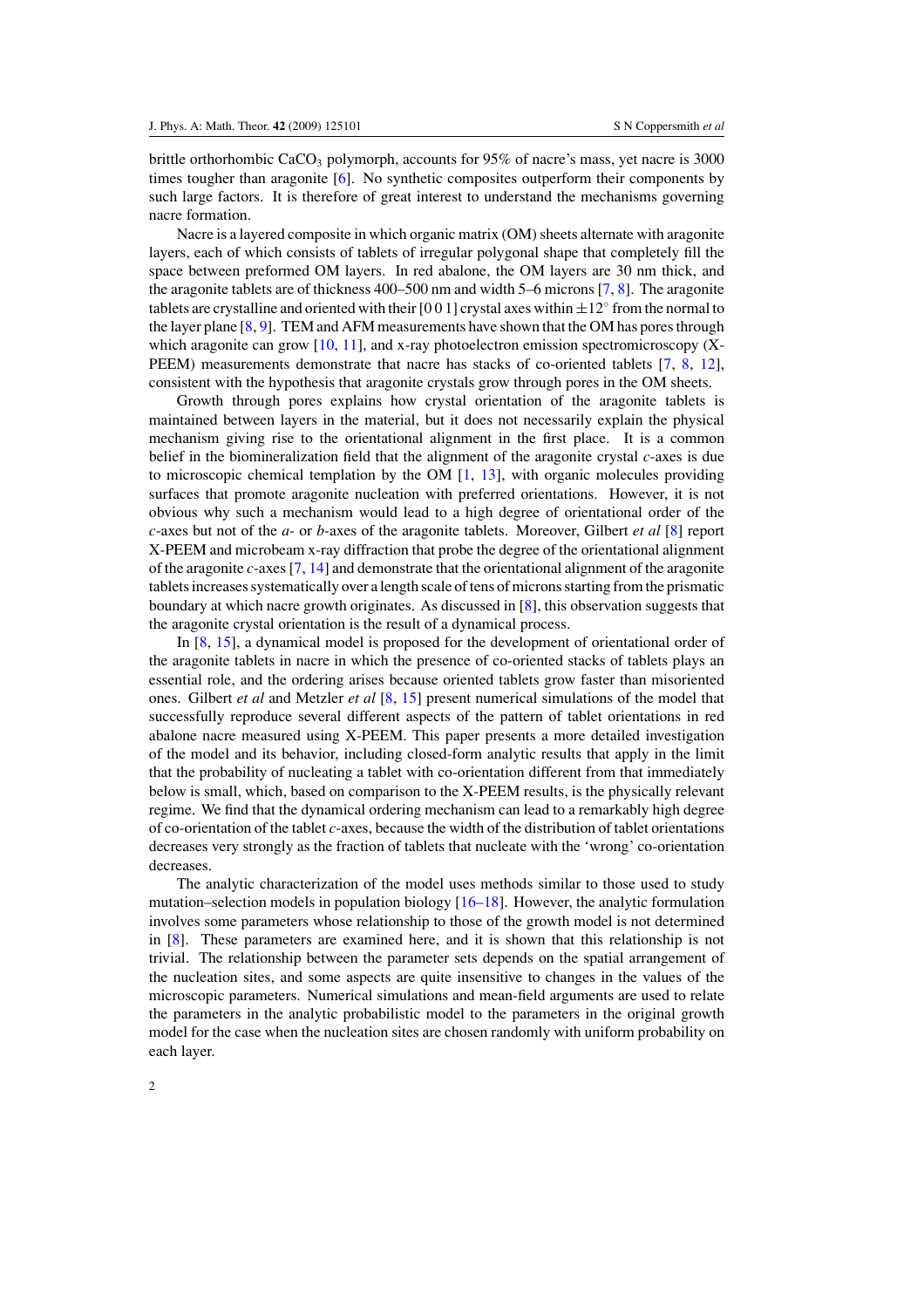

**Figure 1.** Schematic of growth of sheet nacre, which exhibits layer-by-layer growth. (*a*) Scaffolding of parallel organic matrix sheets is created. (*b*) Crystalline aragonite tablets are nucleated at random positions in the first layer of pre-existing scaffolding of organic matrix sheets.  $(c)$ – $(e)$  Aragonite tablets are confined by the organic matrix sheet in the next layer, but grow within the layer until they reach confluence. (*f*) Aragonite tablets are nucleated at random positions in the next layer. With high probability, the nucleated tablet has the same crystal orientation as that of the tablet directly below the nucleation site [\[10](#page-15-0), [11](#page-15-0), [26](#page-15-0)].

This paper is organized as follows. Section 2 presents the model, while section [3](#page-3-0) presents the analysis of the probabilistic model that enables one to understand qualitatively some features of the behavior, using methods that have been developed to study models relevant to population biology  $[16–22]$  $[16–22]$ . The fixed point behavior is discussed in subsection [3.1,](#page-6-0) while the dynamical evolution is discussed in subsection [3.2.](#page-7-0) Section [4](#page-7-0) discusses the relationships between the parameters of the growth model to those of the model for the probability distribution for tablet orientations. Section [5](#page-13-0) is a discussion, and the conclusions are presented in section [6.](#page-13-0) The appendix presents additional details of the arguments justifying the functional forms of the equations used in the main text.

# **2. The model**

Figure 1 illustrates the basic mechanism of nacre growth [\[1,](#page-15-0) [10,](#page-15-0) [23](#page-15-0)]. First, organic matrix sheets spaced by approximately 0.4 microns are created. Crystalline aragonite tablets then nucleate on the first layer at uncorrelated random locations and grow while confined by the organic matrix sheets. The crystals in this layer continue to grow and fill out the space in the layer [\[1,](#page-15-0) [24](#page-15-0), [25](#page-15-0)]. Each nacre tablet in a given layer nucleates and then grows until it reaches confluence with neighboring tablets, so that the resulting tablet pattern resembles a Voronoi construction [\[2,](#page-15-0) [5\]](#page-15-0), with a tablet in-plane width of order 5 microns. The crystal orientation of each tablet is highly probable to be the same as that of the tablet directly below its nucleation site [\[10](#page-15-0), [11](#page-15-0), [26\]](#page-15-0), which reflects the presence of pores in the organic matrix (typically with diameter  $\sim$  5–50 nm) through which aragonite crystals can grow. As discussed in [\[2,](#page-15-0) [8\]](#page-15-0), there is one nucleation site per tablet, with an identifiable structure in the organic matrix that is large enough to have one or more pores going through it.

The model that we examine here assumes that growth in a given layer is completed before tablets in the succeeding layer are nucleated, and that the positions of nucleation sites in all successive layers are nucleated at locations that are uncorrelated with those in the preceding layers. The growth rates in the first layer are chosen uniformly at random in the interval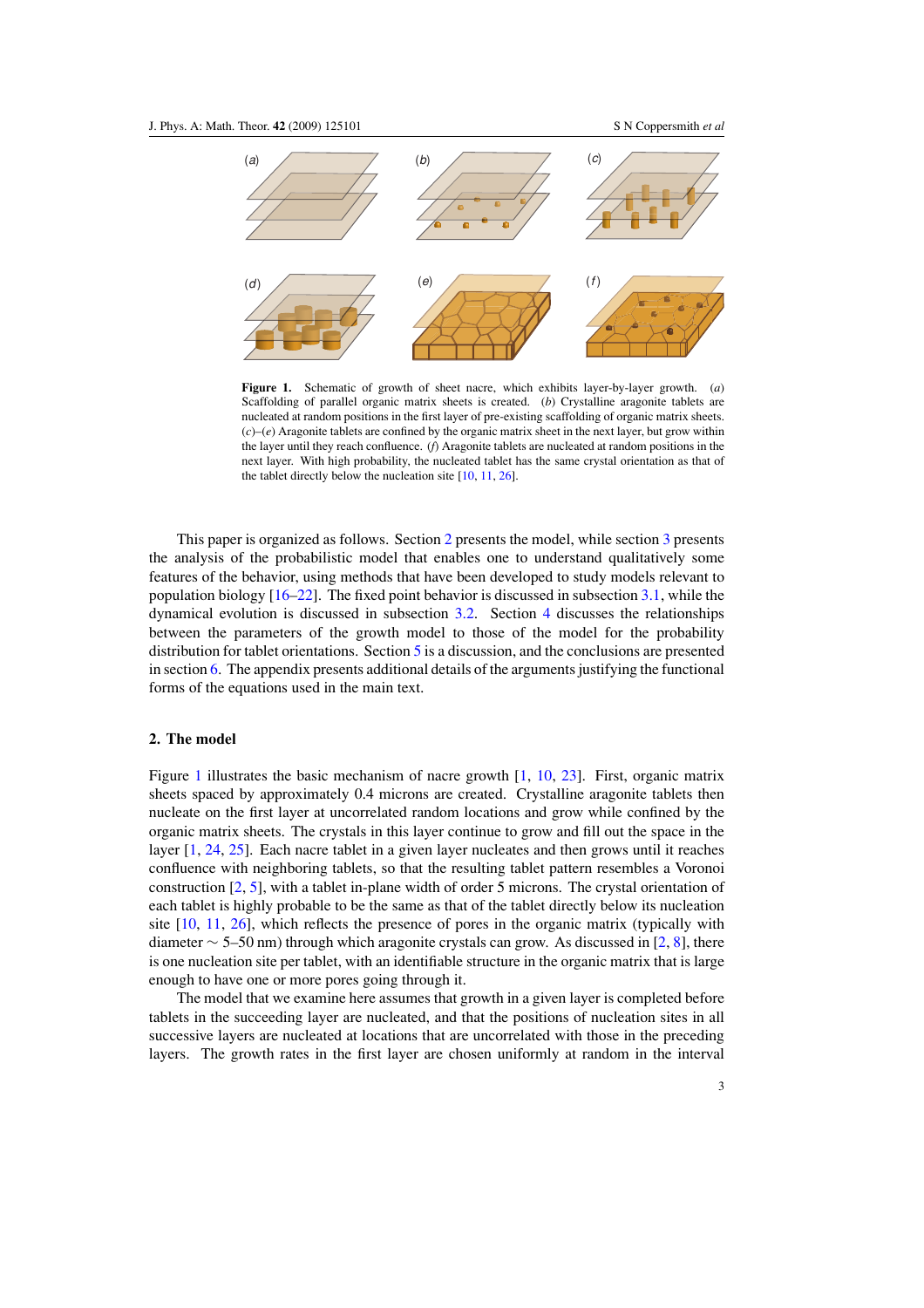<span id="page-3-0"></span> $[1 - \delta/2, 1 + \delta/2]$ , and the tablets in each layer grow to confluence. With probability  $1 - \epsilon$  a tablet has the same growth rate as the tablet below its nucleation site, while with probability  $\epsilon$ the tablet is assigned a growth rate chosen uniformly at random from the range [1−*δ/*2*,* 1+*δ/*2]. The appendix presents the arguments that these choices of the probability distributions are natural, given the geometry of the experimental system. The version of the model used here and in [\[15\]](#page-15-0) is simpler than that examined in [\[8\]](#page-15-0), which explicitly models columnar nacre by assuming that growth in a given layer is not completed before tablets in the succeeding layer are nucleated, so that nucleation sites in successive layers must be within a certain in-plane distance and are thus correlated; it is theoretically more attractive because it requires the specification of one fewer parameter. Metzler *et al* [\[15](#page-15-0)] presents numerical simulations of the model and experimental data on the pattern of tablet orientations in red abalone nacre, and demonstrates that numerical simulations of this model using the parameter values  $\epsilon = 0.015$ and  $\delta = 0.25$  yield good agreement with the experimental measurements on nacre from red abalone, *Haliotis rufescens*.

The following section presents an analytic treatment of the behavior of the probability distribution function governing the density of tablets of different orientations as a function of the distance from the prismatic boundary.

## *2.1. The growth model used for simulations*

This paper reports simulation of a model in which nucleation sites are placed randomly on a square calculational domain with open boundary conditions. In each layer, the rate of growth of each tablet is chosen at random from a uniform distribution in the range [1−*δ/*2*,* 1+*δ/*2]. The tablets nucleate simultaneously and grow to confluence before successive layers are nucleated. The resulting pattern of tablet boundaries in each layer is a multiplicatively weighted Voronoi construction [\[27](#page-15-0)[–29](#page-16-0)]. Variations in the in-plane extent of each tablet within each individual layer are ignored, so that the volume of a given tablet is the product of its area and the layer separation. Because faster-growing tablets tend to take up a greater fraction of the area, and because a tablet will nucleate with the same growth rate as the tablet below it with probability  $1 - \epsilon$ , when  $\epsilon$  is small, there is a tendency for faster-growing tablets to take up more and more of the total area (and hence volume) as the growth proceeds. The ordering is not perfect, however, because some misoriented tablets are nucleated.

# **3. Effective theory for the evolution of probability distribution of tablet orientations**

The theory in this section is formulated in terms of crystal orientations, as opposed to the formulation in terms of growth rates in the previous section. It is useful to consider this formulation because the X-PEEM experiments measure crystal orientations as opposed to growth rates, so comparison of theoretical predictions to experimental results is facilitated. Motivated by the ordering of tablet *c*-axis orientations observed experimentally, our model posits that variability in the orientations of the *c*-axes of the tablets gives rise to variability in the tablet growth rates, with tablets with *c*-axes aligned perpendicular to the layer plane growing the fastest.

This section presents and analyzes dynamical equations that govern the evolution of the probability distribution describing the number of tablets with different crystal orientations. These equations can be solved analytically in the limit that the fraction of misoriented tablets is very small, which is the parameter regime relevant to the experiments of  $[8]$  $[8]$ . We find that the geometry of the dynamical model leads to the result that the distribution of tablet orientations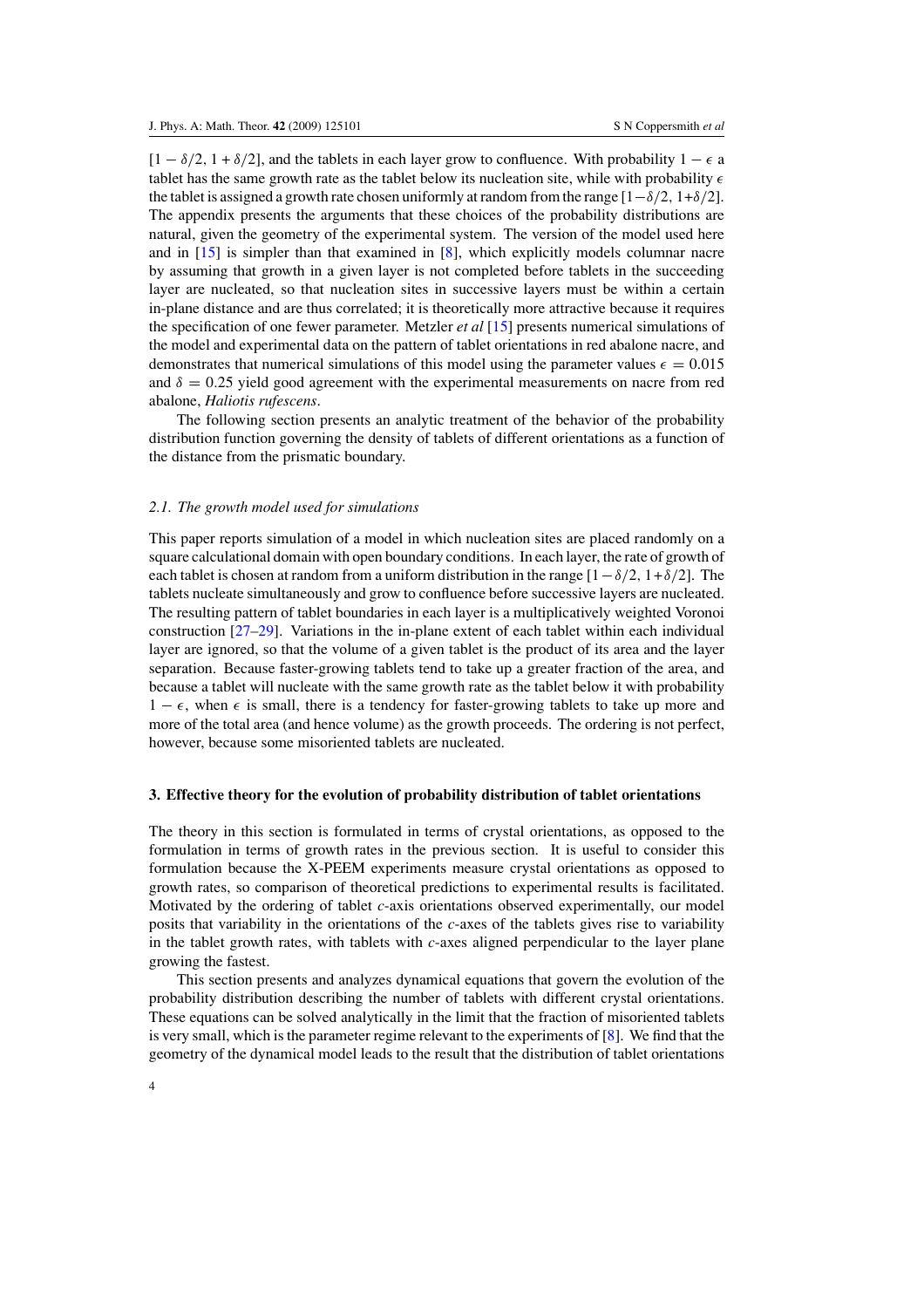<span id="page-4-0"></span>(or, equivalently, growth rates) has an extremely sharp peak whose width is exponentially small in  $\epsilon$ , the fraction of misoriented tablets.

The analytic theory presented here for the evolution of tablet orientations in nacre is closely related to mutation–selection models studied in the context of population biology [\[17–22](#page-15-0)]. The faster growth of tablets of a particular orientation is analogous to the process of selection in population biology, where species with higher fitness reproduce faster than species with lower fitness. In the growth model examined in this paper, after all the tablets in a given layer grow to confluence, the next layer nucleates. When a tablet in the next layer nucleates, one of two things can happen. The first, more likely, possibility is that the nucleated tablet has the same orientation as the tablet directly below its nucleation site (analogous to inheritance, where the descendant has the same fitness as the parent), while the second is that the tablet has a randomly chosen orientation (analogous to mutation, where the fitness of the descendant differs from that of the ancestor by a random amount). Selection in the growth model is reflected in the tendency for a larger fraction of the area to be filled with tablets with higher growth rates, which increases the probability that a given randomly located nucleation point is located over a tablet with a higher growth rate.

The analytic theory presented here is similar to Ginzburg–Landau theories [\[30\]](#page-16-0) often used in statistical physics [\[31](#page-16-0)] to describe phase transitions in condensed matter systems, in that the functional forms follow from symmetry and dimensionality considerations and may involve unknown coefficients. Even if the numerical values of these coefficients are not known, the analytic theory is very useful for obtaining insight into the interplay between the various parameters in the problem. However, additional insight is obtained if the Ginzburg– Landau parameters can be related to the parameters of the growth model described above in section [2.1,](#page-3-0) which is done in section [4](#page-7-0) using a simple mean-field theory and also by comparing the predictions of the analytical model to the results of numerical simulations.

We define  $\phi_{\ell}(\gamma) d\gamma$  to be the fraction of tablets in layer  $\ell$  that are misoriented from the layer normal by angles that are between *γ* and  $\gamma + d\gamma$ . We assume that tablets with  $\gamma = 0$ have the largest rate of growth, so their share of the area in layer  $\ell + 1$  will tend be greater than in layer  $\ell$ , thus leading to a larger fraction of tablets with crystal axes oriented parallel to the layer normal; the function  $w(\gamma)$  governs this tendency. We define  $\chi_{\ell}(\gamma) d\gamma$  to be the fraction of the area in layer  $\ell$  after its growth is completed that is oriented in the range of angles between  $\gamma$  and  $\gamma$  + d $\gamma$  from the layer normal, and that

$$
\chi_{\ell}(\gamma) = \frac{1}{N_{\ell}} w(\gamma) \phi_{\ell}(\gamma), \tag{1}
$$

where, for each  $\ell$ , the normalization factor  $N_{\ell}$  is determined by the normalization of the probability

$$
1 = \int_0^{\pi} d\gamma \ \chi_{\ell}(\gamma) \tag{2}
$$

$$
\Rightarrow N_{\ell} = \int_0^{\pi} d\gamma \ w(\gamma) \phi_{\ell}(\gamma). \tag{3}
$$

The maximum growth rate is at  $\gamma = 0$ , and one expects  $w(\gamma)$  to have a quadratic maximum at  $\gamma = 0$ . We will scale  $w(\gamma)$  so that  $w(0) = 1$ . We assume that  $w(\gamma)$  is a function only of  $\gamma$  (in other words, that it depends only on the degree of misorientation of the *c*-axis and not on the orientation of the *a-* and *b-*axes). One expects the dependence of *w(γ )* on *γ* near its maximum at  $\gamma = 0$  to be quadratic, which, if the distribution is not too broad, can be approximated as a Gaussian,

$$
w(\gamma) \propto \left(1 - \frac{\alpha \gamma^2}{2}\right) \approx e^{-\alpha \gamma^2/2},\tag{4}
$$

5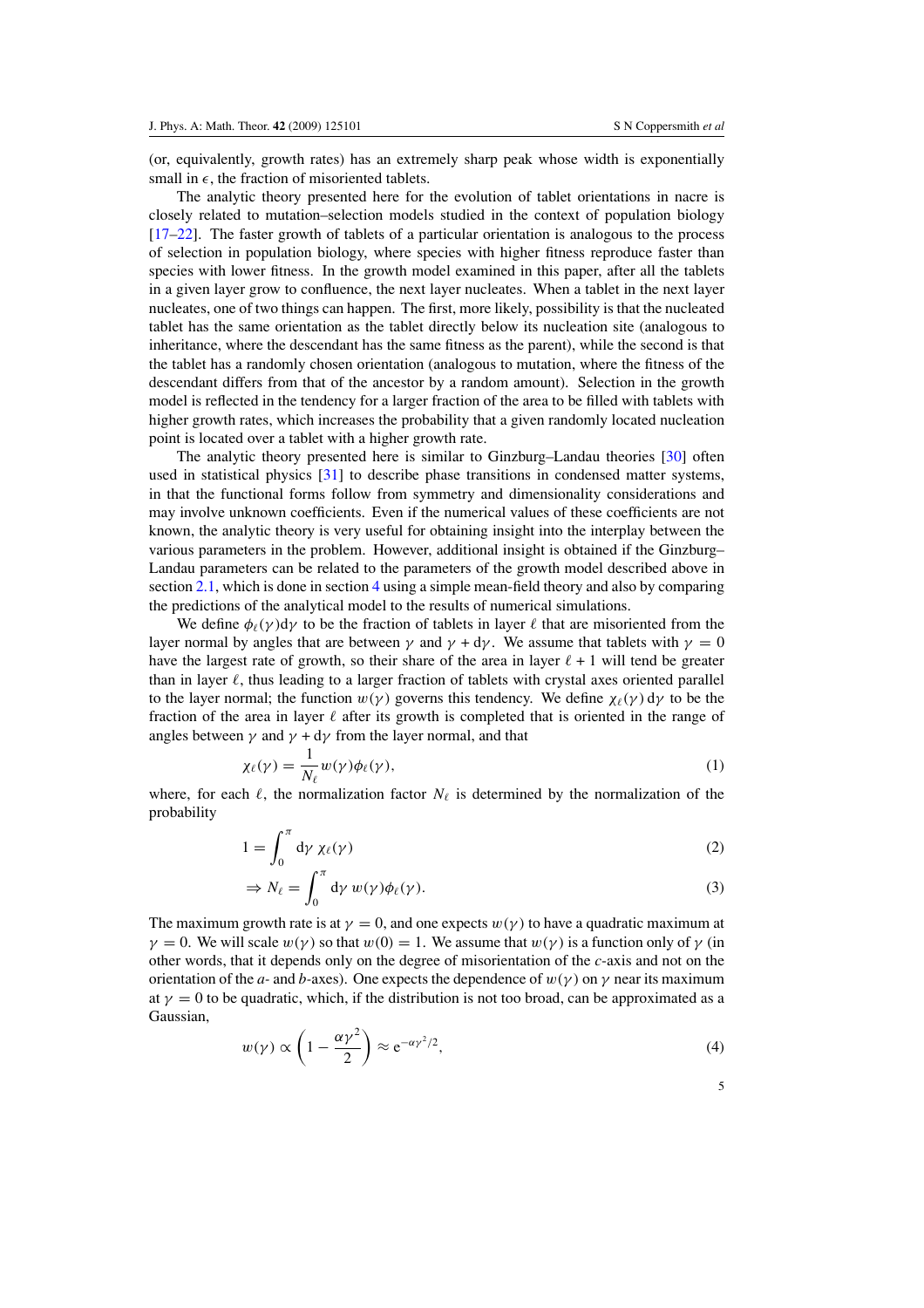<span id="page-5-0"></span>where  $\alpha$  is a numerical coefficient. The tendency for fast-growing tablets to take up an increasing fraction of the total tablet area is analogous to the effects of selection in population biology, where organisms with higher fitness tend to comprise an increasing fraction of the population.

We then assume that most of the tablets that nucleate in layers above the first layer have the same crystal orientations as those of the tablets just below their nucleation sites, but that there is a small probability  $\epsilon$  that a tablet nucleates with a value of  $\gamma$  that is chosen at random from a normalized probability distribution  $f(\gamma)$ . The nucleation of misoriented tablets in the nacre growth model is analogous to the effects of mutation in a population genetics model.

The combination of these growth and nucleation terms leads to a dynamical equation governing the behavior of  $\phi_{\ell}(\gamma)$ :

$$
\phi_{\ell}(\gamma) = \epsilon f(\gamma) + (1 - \epsilon) \chi_{\ell}(\gamma) \epsilon f(\gamma) + \frac{1}{N_{\ell}} (1 - \epsilon) \phi_{\ell-1}(\gamma) w(\gamma).
$$
 (5)

To complete the definition of the model, one must specify an appropriate form for  $f(\gamma)$ , the function describing the distribution of angles of misoriented tablet orientations. We will show below that the behavior depends only on the properties of  $f(\gamma)$  as  $\gamma \to 0$ . In the appendix it is found that the generic behavior for  $f(\gamma)$  for small  $\gamma$  is for  $f(\gamma)$  to be proportional to *γ* as  $\gamma \to 0$ . This result is intuitively reasonable for this system geometry because the angular area between *γ* and  $\gamma + d\gamma$  is proportional to *γ* as  $\gamma \to 0$ . At some points in the analytic treatment below, we will choose the specific, mathematically convenient form  $f(\gamma) = \beta \gamma e^{-\beta \gamma^2/2}$ . This choice does not affect any of the results, because the behavior of  $f(\gamma)$  as  $\gamma \to 0$  determines the asymptotic behavior.

We characterize the behavior of this model using the methods of [\[16–18\]](#page-15-0). First we note that when  $\epsilon = 0$ , so that the co-orientation of tablets in successive layers is perfect, this model is easily solved for any initial distribution,  $\phi_1(\gamma)$ . Since increasing  $\ell$  by one multiplies the un-normalized  $\phi_{\ell}(\gamma)$  by  $w(\gamma)$ , it follows immediately that

$$
\phi_{\ell}(\gamma) \propto \phi_1(\gamma) (w(\gamma))^{(\ell-1)}.
$$
\n(6)

(Note that it is sufficient to compute the un-normalized distribution since the normalization factor for any given  $\ell$  can always be obtained via equation [\(2\)](#page-4-0).) The long-time behavior for any  $w(y)$  with a single quadratic maximum at  $\gamma = 0$  depends only on the curvature in  $w(\gamma)$  near  $\gamma = 0$ . For the specific choice  $w(\gamma) = \exp(-\alpha \gamma^2/2)$ , one finds  $\phi_{\ell}(\gamma) \propto$  $\phi_1(\gamma)$  exp $(-\alpha(\ell-1)\gamma^2/2)$ . The width of the distribution decreases as the square root of the number of layers and becomes arbitrarily narrow as the number of layers tends to infinity.

Now consider the effects of nonzero but small  $\epsilon$ , so that a nonzero fraction of tablets nucleate that are misoriented. The intuitive picture of the process in this regime is that the distribution of angles gets narrower unless nucleation of misoriented tablets occurs. The misorientations prevent the peak from narrowing indefinitely, so after many layers  $\phi_{\ell}(\gamma)$ approaches a stationary distribution that does not change as  $\ell$  increases further. Since a fraction  $\epsilon$  of tablets is misoriented at each layer, one might expect that the peak in the distribution narrows for ∼*(*1*/)* layers, so that this naive argument leads to the expectation that the eventual width of the distribution should be proportional to  $\epsilon^{1/2}$ . However, it is shown below that the subtle interplay between the effects of mutation and selection results in a peak width that can be exponentially small in  $\epsilon$  as  $\epsilon \to 0$ . The high degree of tablet orientation obtained using this mechanism could be a significant advantage in the biological context.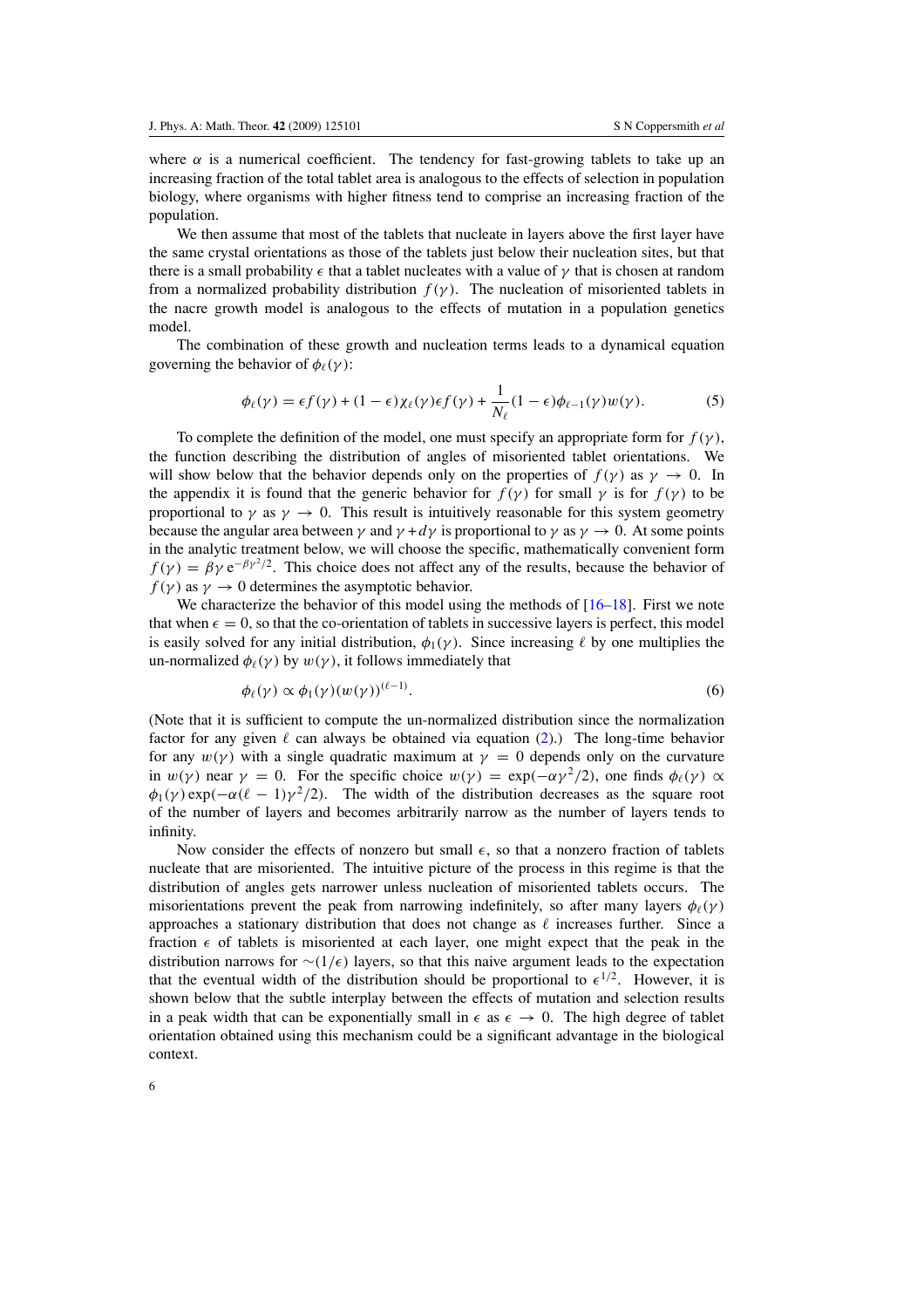#### <span id="page-6-0"></span>*3.1. Steady-state behavior of the model*

First we find the fixed point behavior for this model, in which the probability distribution function  $\phi_{\ell}(\gamma)$  approaches a limit  $\phi^*(\gamma)$  that is independent of  $\ell$ . We expect that this fixed point distribution is reached in the limit  $\ell \to \infty$ .

The equation determining the fixed point probability distribution  $\phi^*(\gamma)$  is

$$
\phi^*(\gamma) = \epsilon f(\gamma) + \frac{1}{N^*} (1 - \epsilon) \phi^*(\gamma) w(\gamma),\tag{7}
$$

with

$$
N^* = \int_0^\pi \mathrm{d}\gamma \, \phi^*(\gamma) w(\gamma). \tag{8}
$$

The solution to this equation is

$$
\phi^*(\gamma) = \frac{\epsilon f(\gamma)}{1 - \frac{1-\epsilon}{N^*}w(\gamma)},\tag{9}
$$

with

$$
N^* = \int_0^\pi \mathrm{d}\gamma \epsilon f(\gamma) w(\gamma) \sum_{m=0}^\infty \left[ \frac{1-\epsilon}{N^*} w(\gamma) \right]^m.
$$
 (10)

We now define

$$
v = \frac{1 - \epsilon}{N^*},\tag{11}
$$

$$
I_m = \int_0^\pi \mathrm{d}\gamma (w(\gamma))^{m+1} f(\gamma),\tag{12}
$$

and rewrite equation  $(10)$  as

$$
\frac{1-\epsilon}{v} = \epsilon \sum_{m=0}^{\infty} v^m I_m.
$$
\n(13)

A useful explicit form for the area distributions can be obtained in the parameter regime in which  $\epsilon$ , the fraction of misaligned tablets, is small. When  $\epsilon \ll 1$ , the right-hand side of equation (13) can be of order unity only if  $v^m I_m$  decays slowly for large arguments. Because of its definition,  $v > 0$ , and it will be seen below that normalization of the probability implies that *v*  $\leq$  1. Therefore, when *m*  $\gg$  1, because *w*( $\gamma$ ) has a single maximum at  $\gamma$  = 0, the integrand in *I<sub>m</sub>* from equation (12) is very sharply peaked near  $\gamma = 0$ . Therefore, the integration interval can be extended to [0, ∞], one can assume that  $w(\gamma)$  is a Gaussian,  $w(\gamma) = \exp(-\alpha \gamma^2/2)$ , and only the behavior of  $f(\gamma)$  for small  $\gamma$  is relevant. If the orientations of the misoriented tablets are chosen uniformly at random in three-dimensional space, then, as discussed in the appendix,  $f(\gamma)$  is proportional to  $\gamma$  as  $\gamma \to 0$ , and for small argument  $f(\gamma) = \beta \gamma$  (with *β* a constant of order unity), so that  $I_m = \beta \int_0^\infty d\gamma \gamma \exp(-\alpha(m+1)\gamma^2/2) = \beta/(\alpha(m+1))$ . Therefore, when  $\epsilon \ll 1$ ,

$$
\frac{1-\epsilon}{v} = \epsilon \frac{\beta}{\alpha} \sum_{m=0}^{\infty} \frac{v^m}{m+1}.
$$
\n(14)

(Equation (14) makes it particularly clear that a solution is possible only if  $v \leq 1$ .) Using the identity [\[32](#page-16-0)]:

$$
\sum_{k=1}^{\infty} \frac{x^k}{k} = -\ln(1-x),
$$
\n(15)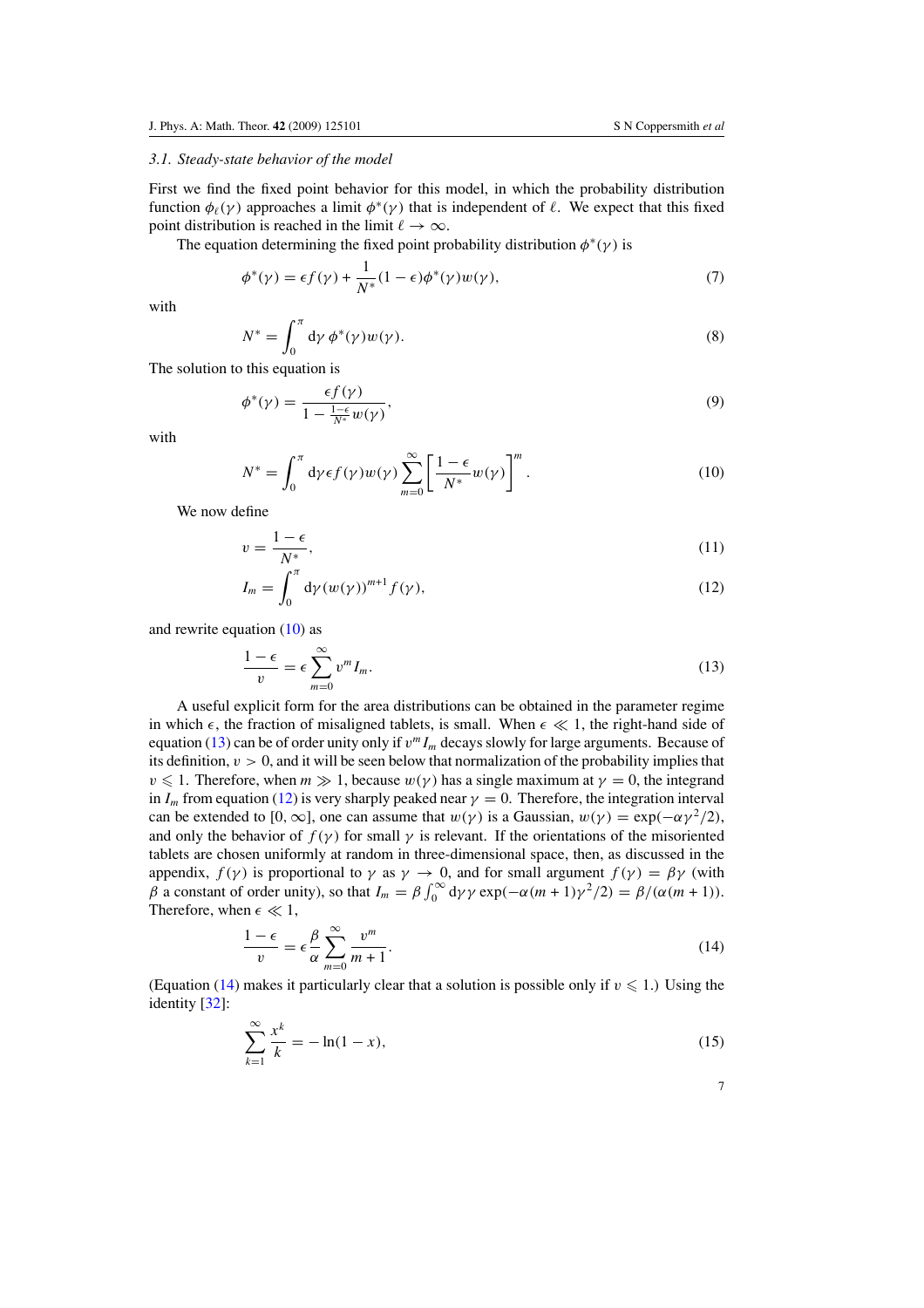<span id="page-7-0"></span>one finds

$$
\frac{1-\epsilon}{\epsilon} \frac{\alpha}{\beta} = -\ln(1-v),\tag{16}
$$

so that

$$
N^* = \frac{1 - \epsilon}{v} \approx (1 - \epsilon) \left( 1 + \epsilon \left[ -\frac{\alpha (1 - \epsilon)}{\beta \epsilon} \right] \right). \tag{17}
$$

Therefore,  $\phi^*(\gamma)$  can be written as

$$
\phi^*(\gamma) = \frac{\epsilon f(\gamma)}{1 - \left(1 - \exp\left[-\frac{\alpha(1-\epsilon)}{\beta \epsilon}\right] \exp[-\alpha \gamma^2/2]\right)}.\tag{18}
$$

The width of the probability distribution  $\phi^*(\gamma)$  in  $\gamma$ , estimated by finding the value of  $\gamma$  at which  $\phi^*(\gamma) = \phi^*(0)/2$ , is

$$
\gamma_{1/2} = \sqrt{\frac{2}{\alpha}} e^{-(1-\epsilon)\alpha/(2\beta\epsilon)},\tag{19}
$$

which is extremely small when  $\epsilon$  is small.

### *3.2. Dynamics of the analytic model*

The dynamics of the model defined in equation [\(5\)](#page-5-0) can, of course, be obtained numerically. Analytic insight can also be obtained, following  $[18]$ , by writing equation [\(7\)](#page-6-0) for the fixed point function as

$$
\phi^*(\gamma) = \epsilon f(\gamma) \sum_{m=0}^{\infty} \left( \frac{1 - \epsilon}{N^*} w(\gamma) \right)^m,
$$
\n(20)

and comparing this expression to the solution to equation  $(5)$ , which can be written as

$$
\phi_{\ell}(\gamma) = \epsilon f(\gamma) \left[ \sum_{m=1}^{\ell-1} \prod_{n=1}^{m-1} \left( \frac{1-\epsilon}{N_n} w(\gamma) \right) + \prod_{n=1}^{\ell} \left( \frac{1-\epsilon}{N_n} w(\gamma) \right) \phi_1(\gamma) \right].
$$
 (21)

If one assumes that the term proportional to  $\phi_1(\gamma)$  is negligible and that the normalizations  $N_n$  can be approximated as being the same,  $N_n = \mathcal{N}$ , independent of *n*, then one obtains an expression for  $\phi_{\ell}(\gamma)$ :

$$
\phi_{\ell}(\gamma) \approx \epsilon f(\gamma) \sum_{m=1}^{\ell-1} \left( \frac{1-\epsilon}{\mathcal{N}} w(\gamma) \right)^m.
$$
\n(22)

This expression is the sum of contributions that can be interpreted as describing the contribution of the population that has undergone a given number of selection events since the last mutation, and [\[18](#page-15-0)] shows that it agrees well with numerical solutions of equation [\(5\)](#page-5-0).

# **4. Relating the parameters in the effective theory of section 3 to the parameters in the growth model of subsection 2.1**

Section [3](#page-3-0) presents an analysis of a theory in which one writes an equation for  $\phi_{\ell}(\gamma)$ , the fraction of the area in layer  $\ell$  in which the tablet orientation angle is  $\gamma$ . The model analyzed there contains three parameters. The first,  $\alpha$ , defined in equation [\(4\)](#page-4-0), governs the degree to which tablets with small values of  $\gamma$  grow faster than tablets with larger values of  $\gamma$ . The second,  $\epsilon$ , is the fraction of nucleation sites for tablets with a random orientation instead of the same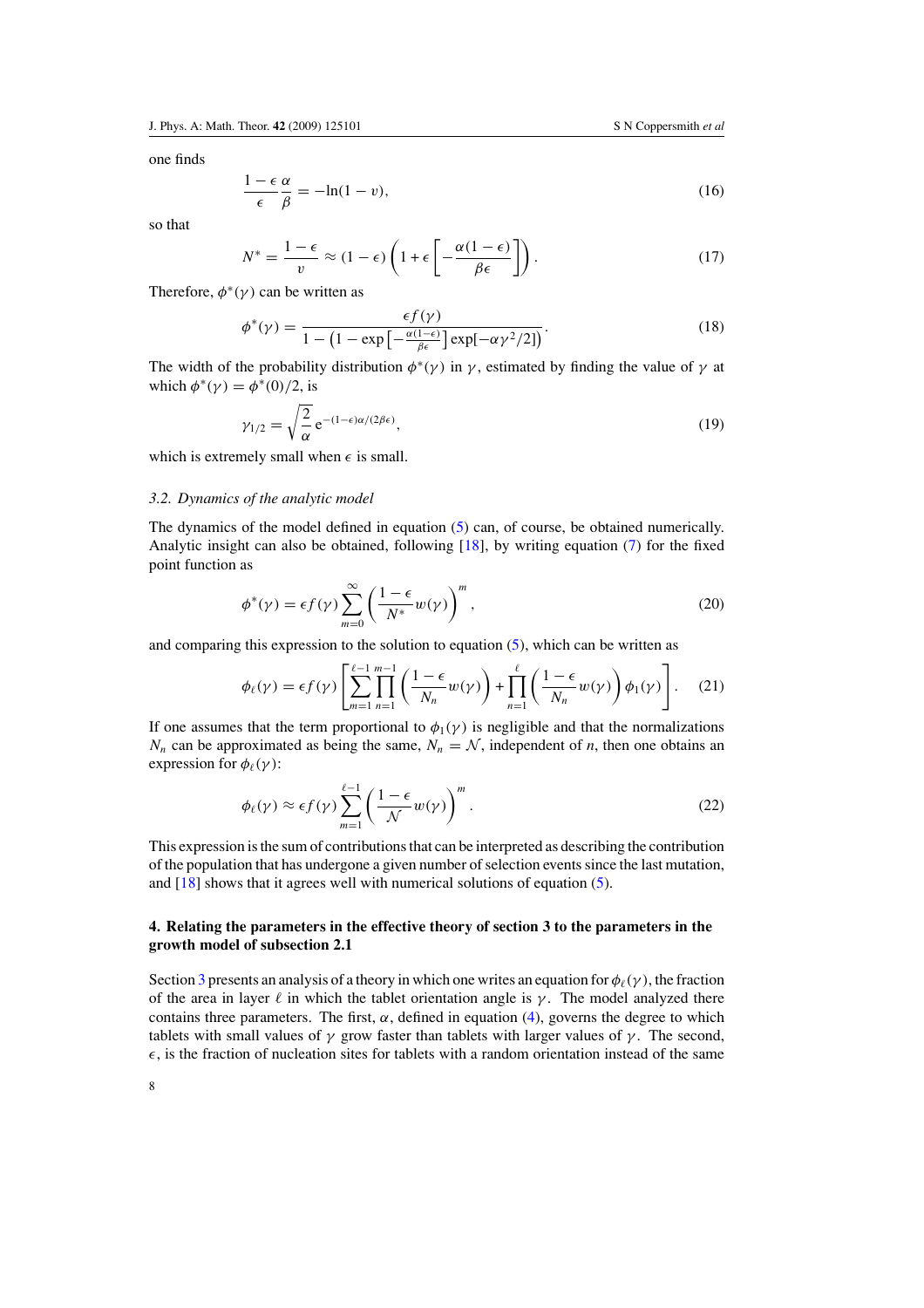<span id="page-8-0"></span>orientation as the tablet below. The third parameter,  $\beta$ , specifies the width of the distribution governing the distribution of angles of the misoriented tablets. In contrast, the original growth model described in subsection [2.1](#page-3-0) has two parameters,  $\epsilon$ , the fraction of misoriented tablets, and  $\delta$ , which governs the range of in-plane growth speeds of the misoriented tablets. This section describes the relationships between the two sets of parameters.

The value of  $\epsilon$  is the same in the analytic theory for orientations as in the growth model (hence the use of the same symbol). The parameters  $\beta$  and  $\delta$  are related in a straightforward fashion, as discussed below in subsection [4.2.](#page-9-0) Most of this section will focus on the third parameter in the effective theory,  $\alpha$ , which we show depends on the geometry of the nucleation sites in the growth model in subsection [4.3.](#page-10-0) We will present a simple mean-field theory for estimating the value of  $\alpha$  for uncorrelated and random nucleation site locations which yields the correct order of magnitude for the value in subsection [4.3.1.](#page-10-0) We compare the mean-field predictions with the results of simulations of the growth model in subsection [4.3.2.](#page-11-0)

# *4.1. Analytic theory for the model formulated in terms of tablet growth rates*

In the growth model that is simulated numerically, the tablet orientation angles are not considered explicitly because the calculation is formulated using tablet growth rates, and the simulation is performed by choosing an initial configuration of nucleation sites with a distribution of growth rates, and then allowing the tablets to grow from these nucleation sites until they reach confluence. We choose to define a new variable *x* that ranges between 0 and 1, and define  $\mathcal{P}_{\ell}(x)$ , the probability distribution describing the relative frequencies of tablets in layer  $\ell$  with different values of *x* [\[16](#page-15-0)]. It is natural to interpret *x* as  $v/v_{\text{max}}$ , where *v* is the in-plane tablet growth rate and  $v_{\text{max}}$  is the tablet growth rate at the orientation where this rate is maximum.

As discussed above and in the appendix, when the model is formulated in terms of orientation angles, the 'fitness' function specifying the changes in the fractions of the area covered by tablets with different angles of misorientation between successive layers is expected to have a quadratic maximum at  $\gamma = 0$ . Because the tablet growth velocity itself depends quadratically on  $\gamma$  near  $\gamma = 0$  (again, because misorientations by  $\gamma$  and  $-\gamma$  are equivalent and so yield the same growth velocity), the 'fitness' function that specifies the change in relative area of the different values of *x*,  $\tilde{w}(x)$ , depends linearly on *x* near  $x = 1$ . Recalling that the probability distributions in the model are normalized, so that the overall scale of  $\tilde{w}(x)$ is arbitrary, and that the behavior is dominated by the behavior near  $x = 1$ , two ways of parameterizing this dependence are to (1) fix the value of  $\tilde{w}(1) = 1$  and specify the slope  $\tilde{w}'$ , or (2) to write  $\tilde{w}(x) = x^{\xi}$  and specify  $\xi$ . These two forms are equivalent near  $x = 1$ , with  $\tilde{w}'(x) = \xi$ ; we will choose to use the power-law form  $\tilde{w}(x) = x^{\xi}$ .

To obtain additional insight into the relationship between the two formulations of the model, we reformulate the analytic theory in terms of the variable *x* (this formulation is very similar to that in  $[16]$  $[16]$ ). Assuming that tablets with the normalized growth rate *x* grow to have an area that is proportional to  $x^{\xi}$  for some  $\xi$ , and assuming that there the probability of nucleation of a misoriented tablet is  $\epsilon$ , the probability distribution for the tablet growth velocities in layer  $\ell$ ,  $\mathcal{P}_{\ell}$ , obeys

$$
\mathcal{P}_{\ell+1}(x) = \epsilon g(x) + (1 - \epsilon)(1/\mathcal{N}_{\ell})x^{\xi} \mathcal{P}_{\ell}(x),\tag{23}
$$

where  $g(x)$  is the probability distribution for the misoriented tablets and  $\mathcal{N}_{\ell} = \int_0^1 dx \, x^{\xi} \mathcal{P}_{\ell}(x)$ . Using methods precisely analogous to those in the previous section, we write the equation for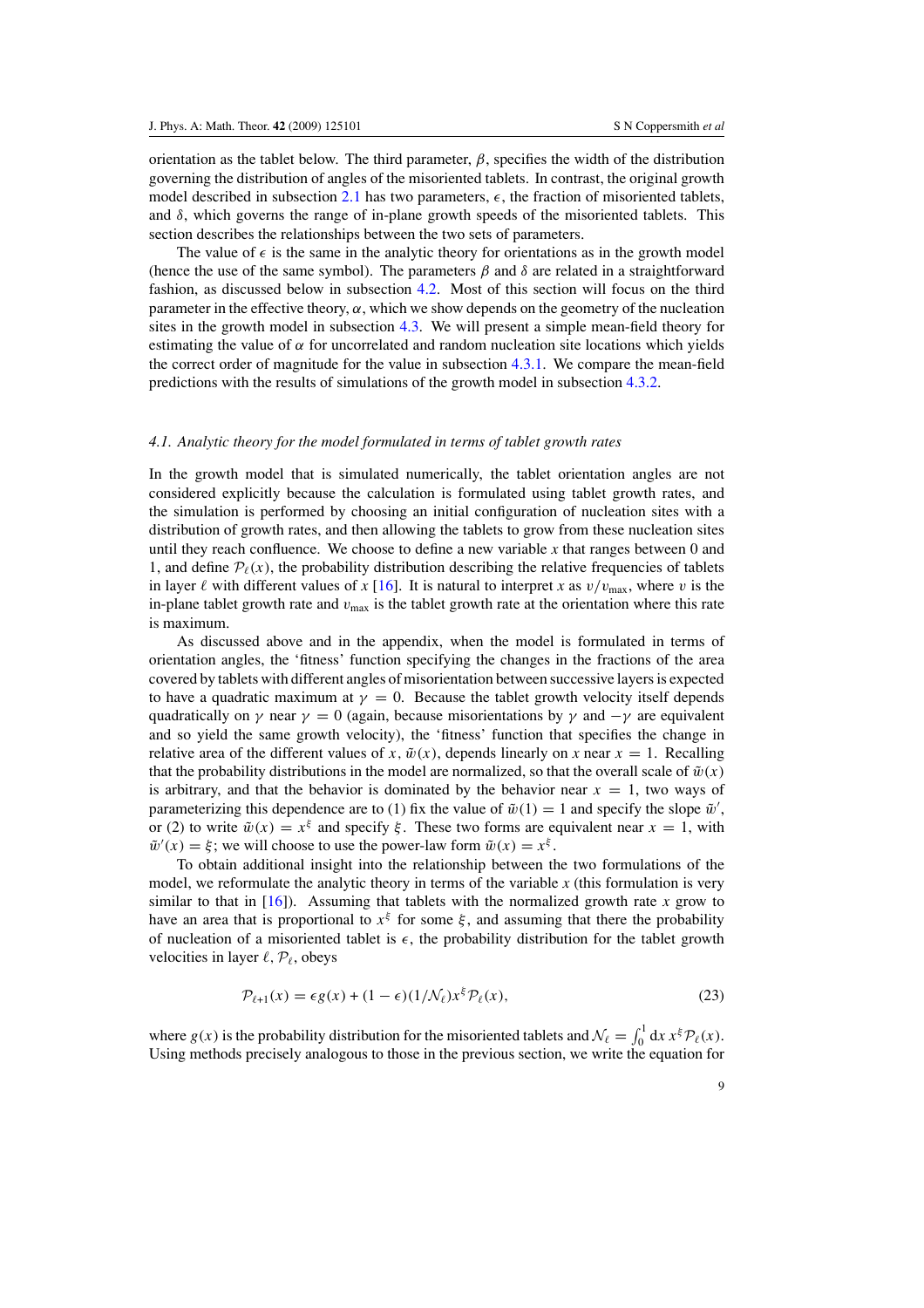<span id="page-9-0"></span>fixed point reached at large  $\ell, \mathcal{P}^*(x)$ :

$$
\mathcal{P}^*(x) = \frac{\epsilon g(x)}{1 - \frac{(1 - \epsilon)}{\mathcal{N}^*} x^{\xi}} = \epsilon g(x) \sum_{m=0}^{\infty} \left( \frac{(1 - \epsilon)}{\mathcal{N}^*} x^{\xi} \right)^m,
$$
\n(24)

where  $\mathcal{N}^*$  obeys

$$
\mathcal{N}^* = \int_0^1 dx \mathcal{P}^*(x) = \int_0^1 dx \epsilon g(x) \sum_{m=0}^\infty \left( \frac{(1-\epsilon)}{\mathcal{N}^*} x^{\xi} \right)^m.
$$
 (25)

When  $\epsilon$  is small, then the integrals are dominated by the region where *x* is close to unity, and the *x*-dependence of  $g(x)$  can be neglected, yielding

$$
\mathcal{N}^* = \epsilon g(1) \sum_{m=0}^{\infty} \left( \frac{1 - \epsilon}{\mathcal{N}^*} \right)^m \frac{1}{1 + \xi m}.
$$
 (26)

When  $\epsilon$  is small, so that *v* is close to 1, this sum is dominated by the region in which  $\xi m \gg 1$ , and, using  $\sum_{k=1}^{\infty} x^k/k = -\ln(1-x)$ , one obtains

$$
\mathcal{N}^* = -\frac{\epsilon g(1)}{\xi} \ln \left( 1 - \frac{1 - \epsilon}{\mathcal{N}^*} \right). \tag{27}
$$

Recalling that  $\mathcal{N}^*$  is extremely close to  $1 - \epsilon$ , one obtains

$$
1 - \epsilon = -\frac{\epsilon g(1)}{\xi} \ln \left( 1 - \frac{1 - \epsilon}{\mathcal{N}^*} \right),\tag{28}
$$

so that

$$
\mathcal{N}^* = (1 - \epsilon) \left( 1 + \exp\left( \frac{(1 - \epsilon)\xi}{\epsilon g(1)} \right) \right)
$$
 (29)

and

$$
\mathcal{P}^*(x) = \frac{\epsilon g(x)}{1 - \left(1 - \exp\left[-\frac{(1-\epsilon)\xi}{\epsilon g(1)}\right]\right)x^{\xi}}.\tag{30}
$$

This form is consistent with equation [\(18\)](#page-7-0). Comparing the forms, one can see that the parameter *α* in the effective model enters into equation [\(18\)](#page-7-0) in a way similar to that in which *ξ* enters into equation (30), and that *β* enters into equation [\(18\)](#page-7-0) in a way similar to that in which  $g(1)$  enters into equation  $(30)$ .

#### *4.2. Relationship between parameters β and δ*

The parameter  $\beta$  in the analytic model and the parameter  $\delta$  in the growth model each describe the probability distribution governing the misoriented tablets. As seen above, because of the action of the 'selection' in the model, the key property of these distributions is their behavior near  $\gamma = 0$  and  $x = 1$ . Therefore, we work out the relationship between the two formulations of the model in this region.

For the growth model, the distribution of the in-plane growth rate  $v$  is chosen to be uniform in the range  $[1 - \delta/2, 1 + \delta/2]$ , so that the probability density in terms of the variable *v* is  $1/\delta$ . To convert to *x*, the normalized growth speed, we note that the maximum growth velocity is  $1 + \delta/2$ , so that the probability density for *x* is  $(1/\delta)(dv/dx) = (1 + \delta/2)/\delta$ . For the analytic formulation of the theory, choosing this distribution to be  $f(\gamma) = \beta \gamma e^{-\beta \gamma^2/2}$ (the coefficient is determined by normalizing  $\int_0^{\pi/2} f(\gamma) d\gamma = 1$ , and assuming that  $\beta$  is large enough that setting the upper limit of the integration at  $\infty$  introduces negligible error), the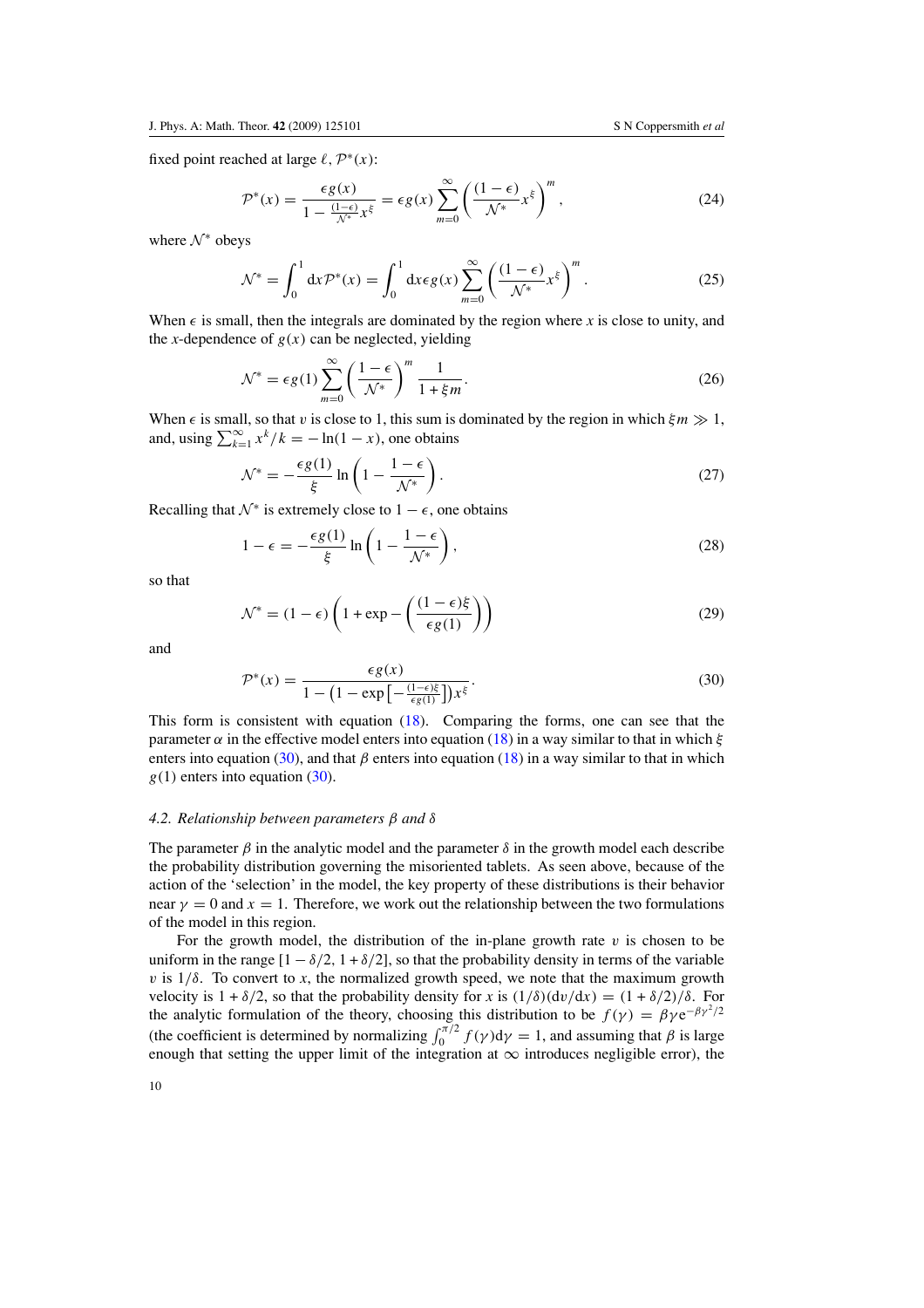<span id="page-10-0"></span>probability density near  $\gamma = 0$  is  $f(\gamma) \to \beta \gamma$ . Near  $\gamma = 0$ , the variables  $\gamma$  and x are related by  $x = 1 - A\gamma^2$ , for some constant *A*, so near  $\gamma = 0$  we can write

$$
d\gamma f(\gamma) \approx dx(1 + \delta/2)\delta dx (d\gamma/dx)(\beta\gamma) \approx dx(1 + \delta/2)/\delta(\beta\gamma)/(2A\gamma) \approx (1 + \delta/2)/\delta,
$$
\n(31)

leading to the identification *β/(*2*A)* = *(*1 + *δ/*2*)/δ*. This relationship between the probability distributions of the orientation angles and the growth speeds involves not just *β* and *δ* but also a new constant *A*, which specifies the relationship between the change in orientation angle and the change in growth speed. However, this constant *A* also enters into the 'fitness' or 'selection' term that is discussed in the following subsection in a precisely analogous fashion, so that the relationship between ratios  $\alpha/\beta$  and  $\xi/g(1)$  in equations [\(18\)](#page-7-0) and equation [\(30\)](#page-9-0) does not depend on *A*.

#### *4.3. Dependence of α on geometry*

This subsection discusses how the parameter  $\alpha$  in equation [\(4\)](#page-4-0) is related to the growth model as described in subsection [2.1.](#page-3-0) It can be seen that  $\alpha$  does not depend on  $\epsilon$  and  $\delta$  by noting that in the limit of  $\epsilon \to 0$ , when no misoriented tablets are nucleated, both  $\epsilon$  and  $\delta$  drop out of the model altogether, while the selection term in which  $\alpha$  appears still operates. We will see that the value of  $\alpha$  is essentially determined by geometrical considerations only.

The value of  $\alpha$  in the analytic model depends on the geometric arrangement of nucleation sites in the growth model. This is because the areas of the tablets after growth is completed depend on the differences between growth rates of neighboring tablets as opposed to depending on individual growth rates themselves; two neighboring tablets growing at the same speed will not lose area to each other, no matter what that rate happens to be. Changes in the fractions of area covered by tablets with different growth rates arise only when fast-growing tablets are next to slow-growing tablets. In fact, if one considers a one-dimensional case of *N* tablets in which the growth rate of tablet *j* is  $g_0 + cj$ , where  $g_0$  and *c* are constants, it is easy to see that there is a set of locations for the nucleation sites in which the size of every tablet stays the same except for the tablets at  $j = 1$  and  $j = N$ .

Here we consider the specific case of a collection of uncorrelated, randomly chosen nucleation sites. For this situation, neighboring tablets are likely to have different growth speeds, so that the differential growth rates will lead to fast-growing tablets increasing their share of the area. We first present a simple mean-field estimate for the resulting value of  $\alpha$ , and then present numerical computations that can be used to extract its value.

*4.3.1. Mean-field theory for α for random nucleation sites.* In this subsection, we construct a simple mean-field theory for estimating  $\alpha$ . In the following subsection, we will compare the mean-field theory results with the results obtained using numerical simulations.

In subsection [4.1,](#page-8-0) we showed that without loss of generality, one can choose the form for the selection term in the growth model for the relative area covered by tablets with normalized growth speed *x* to be  $x^{\xi}$ . Here, we present a simple mean-field theory for calculating  $\xi$  using arguments very similar to those typically used in statistical physics [\[33\]](#page-16-0): we assume that when a tablet grows, it does so in the presence of neighbors with *mean* properties and take account explicitly of the fact that faster-growing tablets will tend to reach confluence with their neighbors sooner than slower-growing ones. One assumes that when a given tablet grows, it does so in the presence of neighbors that have *average* properties.

Given that a tablet has the normalized growth speed  $x = v/v_{\text{max}}$  and that the mean normalized growth speed is  $\bar{x} = \bar{v}/v_{\text{max}}$ , then we wish to calculate the area covered by the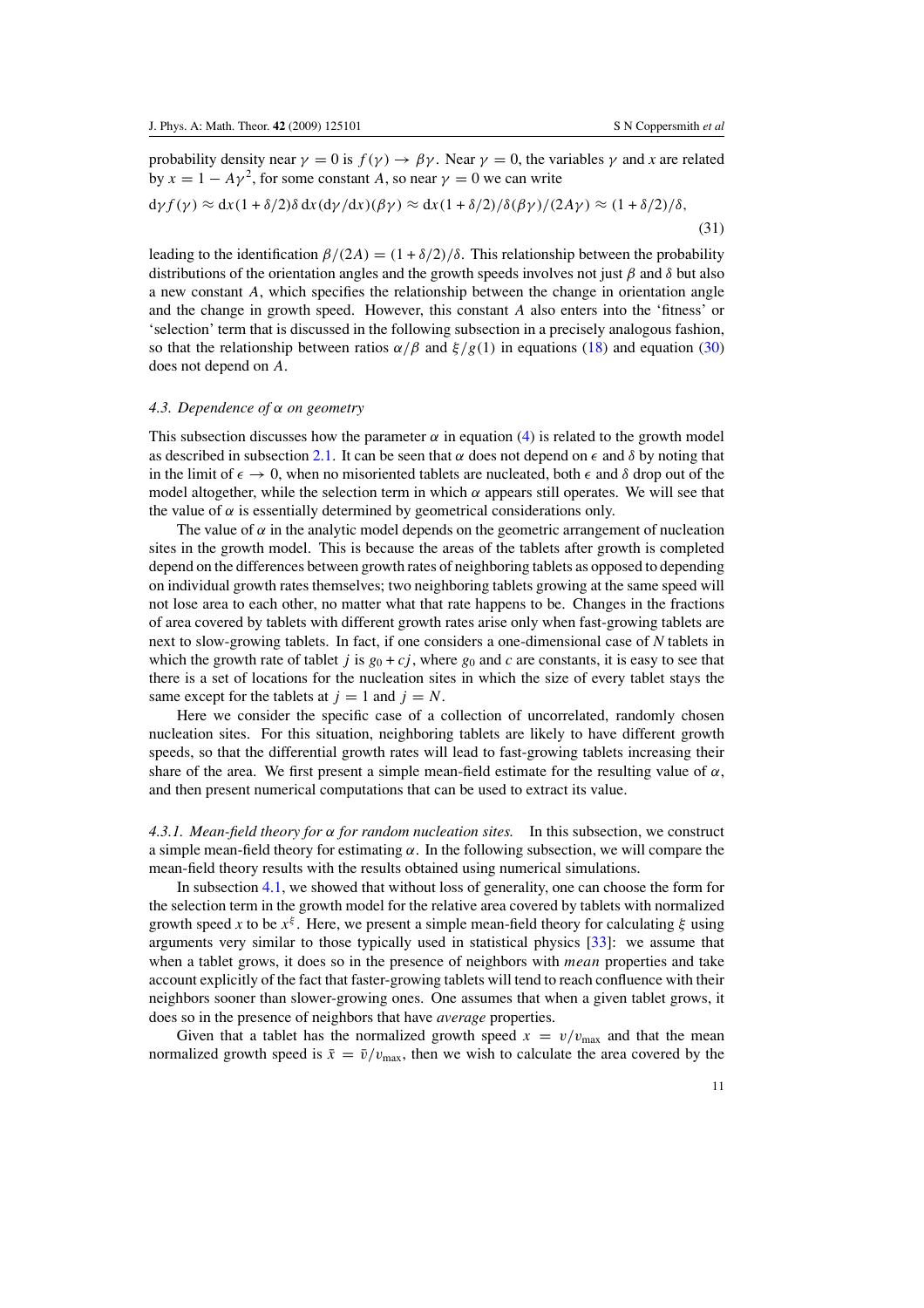<span id="page-11-0"></span>tablet after it has grown to confluence with its neighbors. For simplicity, we will consider nucleation sites that are placed on a regular lattice (or alternatively, consider the scaling of the behavior without worrying about numerical coefficients). For two nucleation sites separated by *d* with normalized growth rates  $x_1$  and  $\bar{x}$ , the time for the tablets to grow to confluence is proportional to  $d/(x_1 + \bar{x})$ , so the area of the tablet in question should scale as  $x_1^2/(x_1 + \bar{x})^2$ . Therefore, the ratio of the area taken up by the tablet we are considering to that of the 'meanfield' tablet (which we assume has area that scales as  $\bar{x}^2/(x_1 + \bar{x})^2$ ) is  $x_1^2/\bar{x}^2$ . Approximating  $\bar{x}$  as constant (which is reasonable because the probability distribution for *x* is asymmetric, monotonically decreasing from  $x = 1$ , with a mean very near 1) yields the result that the area growth for a normalized velocity  $x_1$  is proportional to  $x_1^2$ , so that  $\xi = 2$ .

A modification of this mean-field theory, which yields a value for *ξ* that agrees better with the results of the numerical simulations below, is obtained by noting that while the area of the tablet under consideration is proportional to  $x_1^2/(x_1 + \bar{x})^2$ , the area of the mean-field neighbors varies little when *x*<sup>1</sup> changes because their interactions with their other neighbors are not affected. Assuming that the change in areas of the 'mean-field' tablets can be neglected altogether yields the value  $\xi = 1$ . This result can be seen in several ways: first, the mean-field argument given just above assumes that increasing  $x_1$  leads to a decrease in the 'mean-field' tablet area that scales the same way as the increase in the area of the 'non-mean-field' tablet, so ignoring the former contribution leads to a result that is the square root of the one obtained previously. Alternatively, one can argue as follows: since the area growth of the 'non-meanfield' tablet growing with normalized velocity  $x_1$  is proportional to  $x_1^2/(x_1 + \bar{x})^2$ , we can write  $x_1 = 1 - \rho_1$ ,  $\bar{x} = 1 - \bar{\rho}$ , assume that  $\rho_1$  and  $\bar{\rho}$  are each  $\ll 1$  and fix the proportionality constant by requiring the relative area to be unity when  $x_1 = 1$ . When  $\bar{\rho}$  is close to unity, this procedure also yields the result  $\xi = 1$ .

*4.3.2. Numerical evaluation of parameters in effective theory for synchronous nucleation and random nucleation geometry.* For the simulations presented in this section, the initial distribution of tablet growth velocities tablets are chosen to be uniform in the range  $[1 - \delta/2, 1 + \delta/2]$ , or, equivalently,  $g(x) = 1/\delta$  for x in the range  $[(1 - \delta/2)/(1 + \delta/2), 1]$ . Because the focus is on determining the value of  $\alpha$  in the selection term of the effective model, the parameter  $\epsilon$  is set to zero in the simulations in this section.

The comparison between mean-field theory and simulation is done by comparing  $x_{1/2}(\ell)$ , the median growth speed found in the simulation at layer  $\ell$ , to the median of the distribution found using the analytic mean-field theory, which satisfies

$$
\int_0^{x_{1/2}(\ell)} \mathcal{P}_{\ell}(x) = 1/2. \tag{32}
$$

When  $\epsilon = 0$ , the dynamical equation for  $\mathcal{P}_{\ell}(x)$  is

$$
\mathcal{P}_{\ell+1}(x) \propto x^{\xi} \mathcal{P}_{\ell}(x),\tag{33}
$$

which has the solution

$$
\mathcal{P}_{\ell}(x) = x^{\xi \ell} \mathcal{P}_0(x). \tag{34}
$$

When  $\ell$  is large, the *x*-dependence of  $\mathcal{P}_0(x)$  can be neglected, and one obtains  $\mathcal{P}_\ell(x) \propto x^{\xi\ell}$ , yielding a normalized distribution  $P_{\ell}(x) = (\xi \ell + 1)x^{\xi \ell}$ . The median value of this distribution,  $x_{1/2}(\ell)$ , is

$$
x_{1/2}(\ell) = \left(\frac{1}{2}\right)^{\frac{1}{\xi\ell+1}} \approx 1 - \frac{\ln 2}{\xi\ell+1}.\tag{35}
$$

12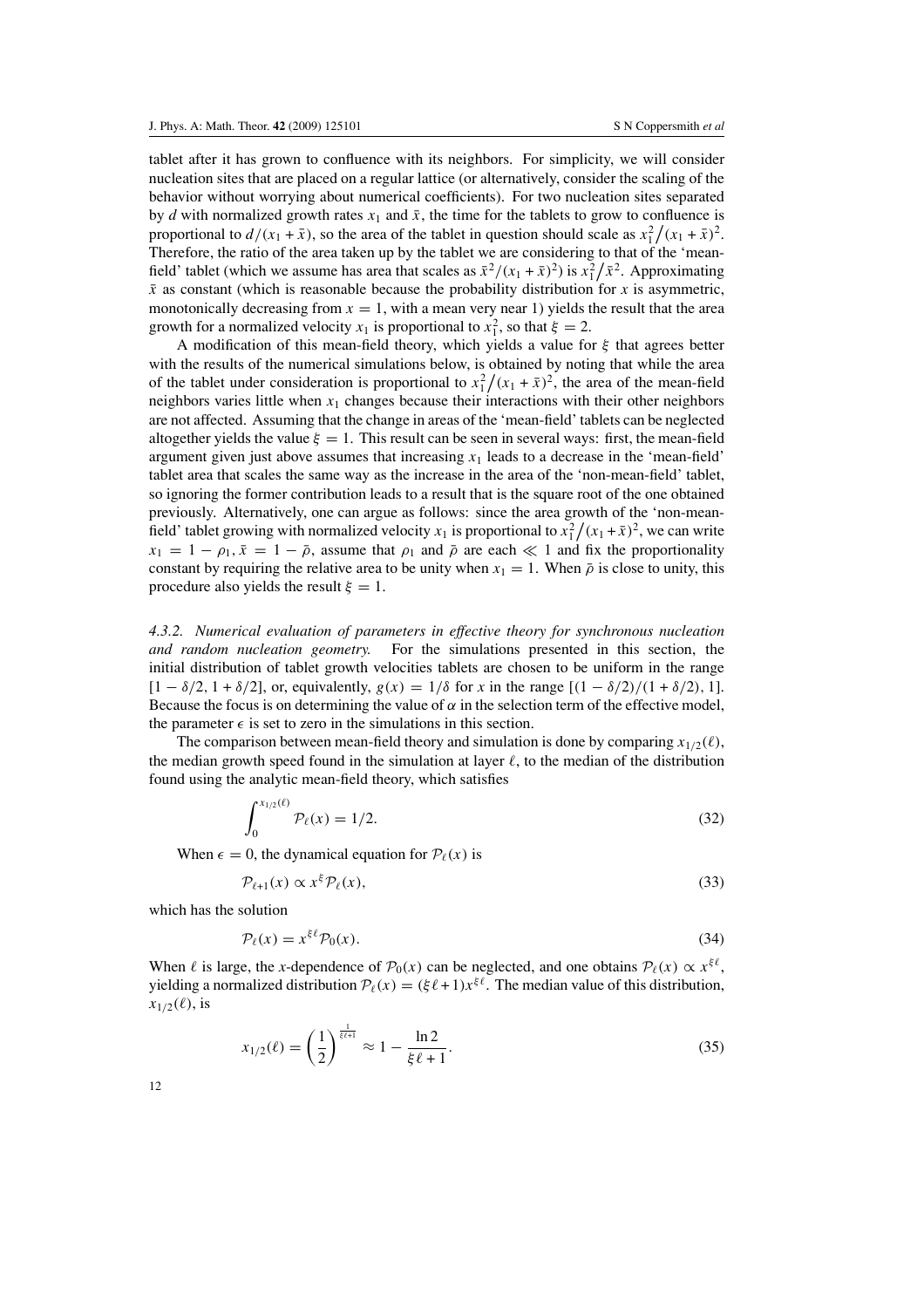

**Figure 2.** Plots of  $1/(1 - x_{\text{med}}(\ell))$  versus layer number  $\ell$ , obtained by the numerical simulation of the model, where  $x_{\text{med}}(\ell)$  is the median value of the normalized growth speed x in layer  $\ell$ . The number of nucleation points per layer and the value of *δ* for each run are shown in the legend. For the uniform distribution of growth rates used in the numerical simulations, the initial value of the ordinate,  $1/(1 - x_{\text{med}}(1))$ , is  $1 + 2/\delta$ . The mean-field theories described in the text yield a linear dependence for this quantity, one with slope  $2/\ln 2 \approx 2.88$ , corresponding to the value  $\xi = 2$  (a dotted line with this slope is shown on the plot), and the other with slope  $1/\ln 2 \approx 1.44$  (dashed line on the plot). The numerical results exhibit considerable scatter, but appear to be consistent with the value of  $\xi = 1$  and not the value of  $\xi = 2$ .

Therefore, when  $\ell$  is large, the slope of the plot of the median value  $x_{1/2}(\ell)$  versus 1*/* approaches ln*(*2*)/ξ* providing a method for extracting the value of *ξ* from numerical simulations.

The procedure used for the numerical simulations is very similar to that used for those presented in [\[8](#page-15-0)], but specialized to the limit in which successive layers nucleate much more slowly than individual layers grow to completion. Each layer in the simulation is a square of the dimension  $400 \times 400$  (the length unit is arbitrary, and is adjusted to agree with measured tablet widths when numerical results are compared with experimental data in  $[8, 15]$  $[8, 15]$  $[8, 15]$ ) with nucleation sites whose sites are independently and randomly chosen from a probability distribution with uniform spatial density. Open boundary conditions were employed. The growth rates in the initial layer are chosen uniformly at random in the interval  $[1 - \delta/2, 1 + \delta/2]$  (resulting in normalized growth rates in the interval  $[(1 - \delta/2)/(1 + \delta/2), 1]$ ). In these simulations, the parameter  $\epsilon$  is set to zero (no misoriented tablets are nucleated).

*4.3.3. Numerical results.* As discussed in subsection [4.3.2,](#page-11-0) the value of *ξ* that determines the strength of the 'selection' can be extracted by computing the median value of the in-plane tablet growth velocity,  $x_{\text{med}}(\ell)$  as a function of layer number  $\ell$ , when  $\epsilon = 0$ . Equation [\(35\)](#page-11-0) predicts that the quantity  $1/(1 - x_{\text{med}}(\ell))$  depends linearly on  $\ell$ , and the slope of this dependence is *ξ/* ln 2. For the uniform distribution of growth rates used in the numerical simulations, the initial value of this quantity,  $1/(1 - x_{\text{med}}(1))$ , is  $1 + 2/\delta$ .

Figure 2 is a plot of the quantity  $1/(1 - x_{\text{med}}(\ell))$  as a function of layer number  $\ell$  for different values of  $\delta$ . The graph also shows the dependence expected for  $\delta = 0.3$  using the two different mean-field results obtained above,  $\xi = 2$  and  $\xi = 1$ . There is substantial scatter in the numerical data, but it appears that the behavior is consistent with the value  $\xi = 1$  but not with the value  $\xi = 2$ .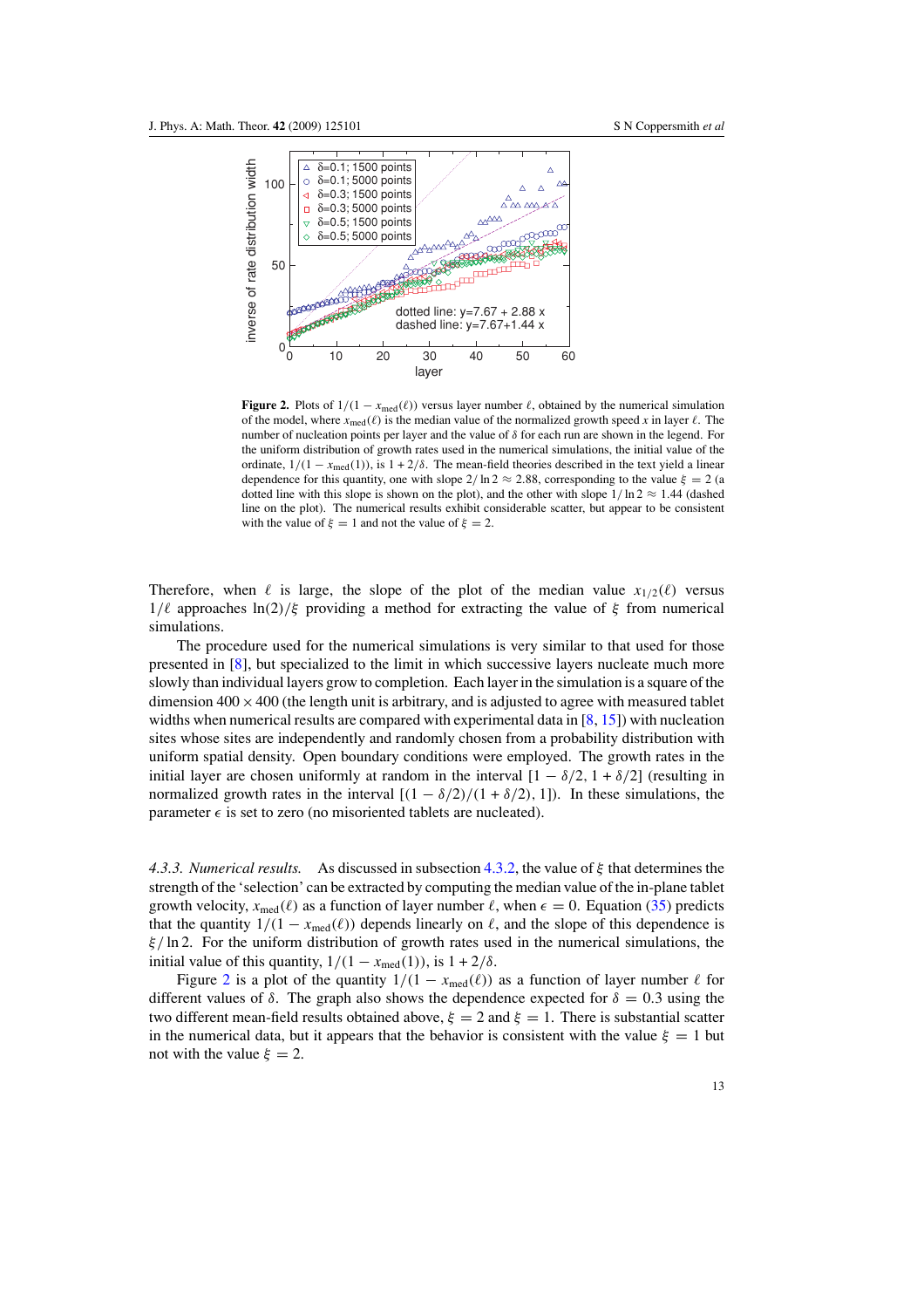# <span id="page-13-0"></span>**5. Discussion**

In this paper we have detailed investigations of a model for the development of orientational order of the aragonite tablets in nacre. The model is investigated both by the direct numerical simulation and by the analysis of the evolution of the probability distribution governing tablet orientations that are analogous to mutation–selection theories studied in population biology. The relationships between the parameters in the version of the model used for the numerical simulations and those in the version used for the analytic work are investigated.

The model simulated in this paper can be extended in many ways to model nacre growth more realistically. In [\[8\]](#page-15-0), the model is modified to take the columnar growth of abalone nacre into account, by restricting each nucleation site to be within a given distance from a nucleation site in the layer below, as opposed to the model used in this paper, in which the nucleation sites in each layer are chosen independently and randomly in the simulational domain. Compared to the version in [\[8](#page-15-0)], the model examined here has the advantage that it has one less parameter. Because the analytic theory is constructed using very general symmetry considerations, it is clear that the qualitative behavior of a model implementing columnar growth is the same as for the model studied here. Similarly, the growth model generalized in other ways (for instance, by implementing more realistic microscopic growth rates with explicit modeling of three-dimensional growth or by considering asynchronous nucleation) will still yield the same analytic model, though with possibly different values for the model parameters.

The relationships between the parameters in the analytic theory and in the growth model presented in subsection [2.1](#page-3-0) were investigated using a mean-field theory and by numerical simulation. Two mean-field theories were constructed to estimate the parameter describing the strength of the tendency for faster-growing tablets to take up more area than slowergrowing ones. Numerical simulations of the growth model yield a result for this parameter that agree reasonably well with one of the mean-field theories. Development of a more sophisticated analytic theory for calculating the value for this parameter is an interesting open problem.

# **6. Conclusions**

This paper investigates theoretically a model for the development of orientational order of the aragonite tablets in nacre. Motivated by experiments demonstrating this ordering develops over many tens of layers, the model assumes that the tablet growth rates depend on the orientation of their *c*-axes, with tablets with *c*-axis orientation normal to the layer plane growing the fastest. This model is closely related to mutation–selection models used in population biology.

A combination of analytic and numerical results was applied to analyze the model. It is shown that the model yields a degree of ordering that is extremely good when the parameter  $\epsilon$ , which governs the fraction of tablets which nucleate with misoriented *c*-axes, is small.

# **Acknowledgments**

We gratefully acknowledge support for this research provided by NSF-DMR and CHE 0613972 and by DOE-DE-FG02-07ER15899. SNC acknowledges the hospitality of the Aspen Center for Physics, where some of the work was performed.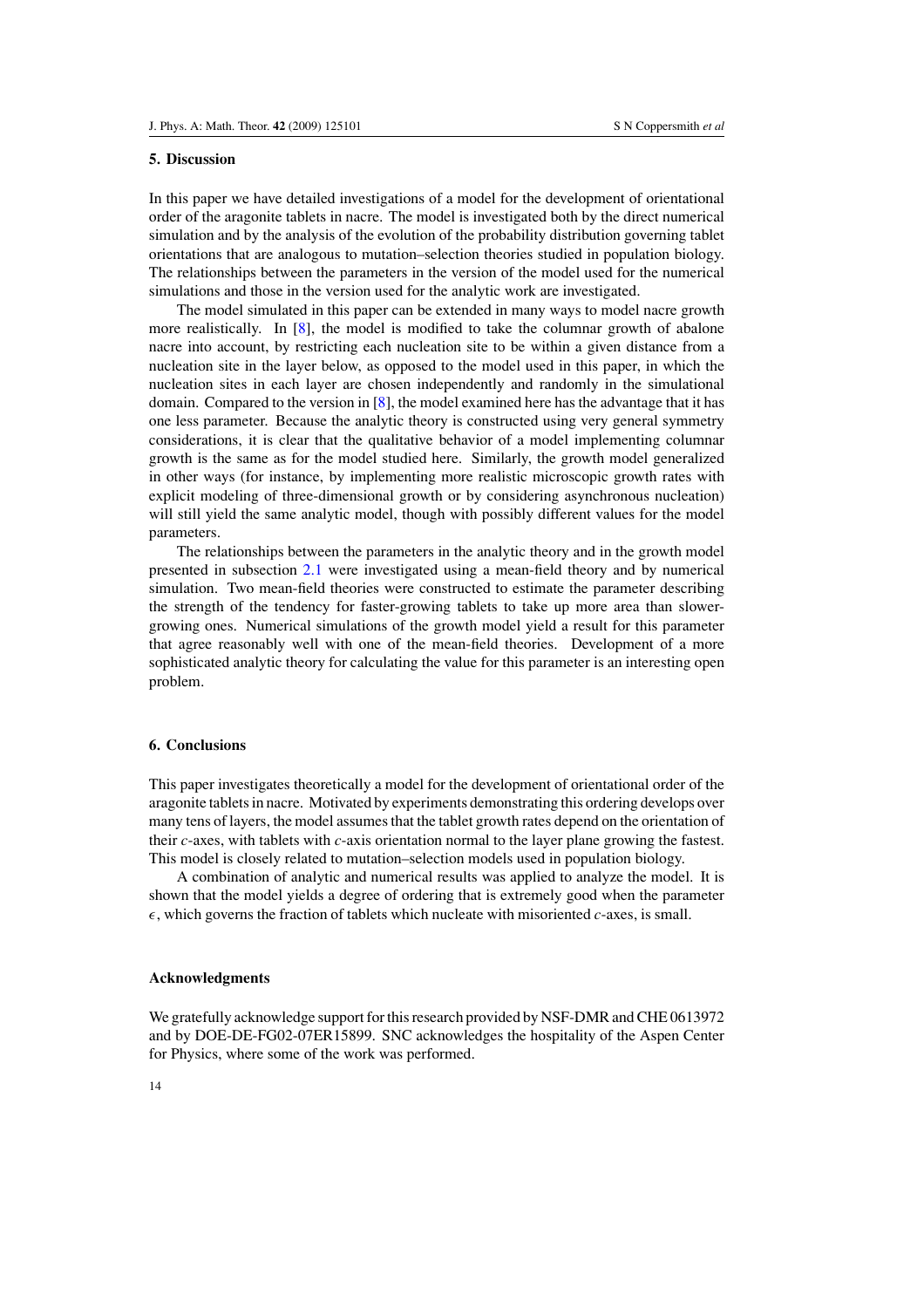

**Figure 3.** Schematic of geometry, illustrating that assuming that the *c*-axes of misoriented tablets are equally likely to have any orientation, then the function  $f(\gamma)$  introduced in section [3](#page-3-0) is proportional to  $\gamma$  as  $\gamma \to 0$ .

## **Appendix. Form of functions used in the analytic model**

This appendix discusses the forms of the functions  $w(\gamma)$  and  $f(\gamma)$  that are used in section [3](#page-3-0) to specify the model for the evolution of the probability distribution of tablet orientations. The function  $w(\gamma)$  specifies the tendency of the area covered by faster-growing tablets to increase, while  $f(\gamma)$  specifies the probability distribution function for the angles of the misoriented tablets. We assume that the growth rate is isotropic in the a-b plane, so that the tablet growth velocity depends only on *γ* , the angle between the *c*-axis orientation of the tablet and the layer normal.

For the function  $w(y)$ , our assumption that the growth speed has no azimuthal dependence implies that the growth speed of a tablet with the crystal axis misoriented from the layer normal by an angle  $\gamma$  is a function of cos( $\gamma$ ) and has a quadratic maximum at  $\gamma = 0$ . When the parameter  $\epsilon$  governing the fraction of misoriented tablets is small, the dynamics is controlled by the behavior for small  $\gamma$ . As discussed in the main text, it is often convenient to choose  $w(y)$  to be a Gaussian, which makes the calculation of its dynamical effects particularly simple.

Now we discuss the function  $f(\gamma)$  that describes the distribution of misoriented tablets. If one makes the simplest assumption that the orientations of these misoriented tablets take on each angle with equal probability, then the probability distribution for  $\gamma$ , the angle between the tablet *c*-axis orientations and a fixed external axis (here, the direction of the layer normal) is proportional to  $\sin(\gamma)$ , since the area of a spherical surface between angles  $\gamma$  and  $\gamma + d\gamma$  is proportional to  $\sin(\gamma) d\gamma$  or  $d \cos(\gamma)$ . The relevant geometry is shown in figure 3.

As discussed in the main text, the model can be formulated entirely in terms of tablet growth rates, and we use such a form in our numerical simulations. We define the variable *x* to be the normalized tablet growth rate, with  $x = 1$  being the maximum value. Because (1) we assume that the tablet growth rate exhibits a quadratic maximum at  $\gamma = 0$ , and (2) the area between the angles  $\gamma$  and  $\gamma + d\gamma$  is proportional to  $\gamma$  as  $\gamma \to 0$ , in terms of *x*, the growth rate is maximum at  $x = 1$  and depends linearly on x near  $x = 1$ . Similarly, the function describing the relative change in area taken up by tablets with *c*-axis orientation  $\gamma$ ,  $w(\gamma)$ , has a quadratic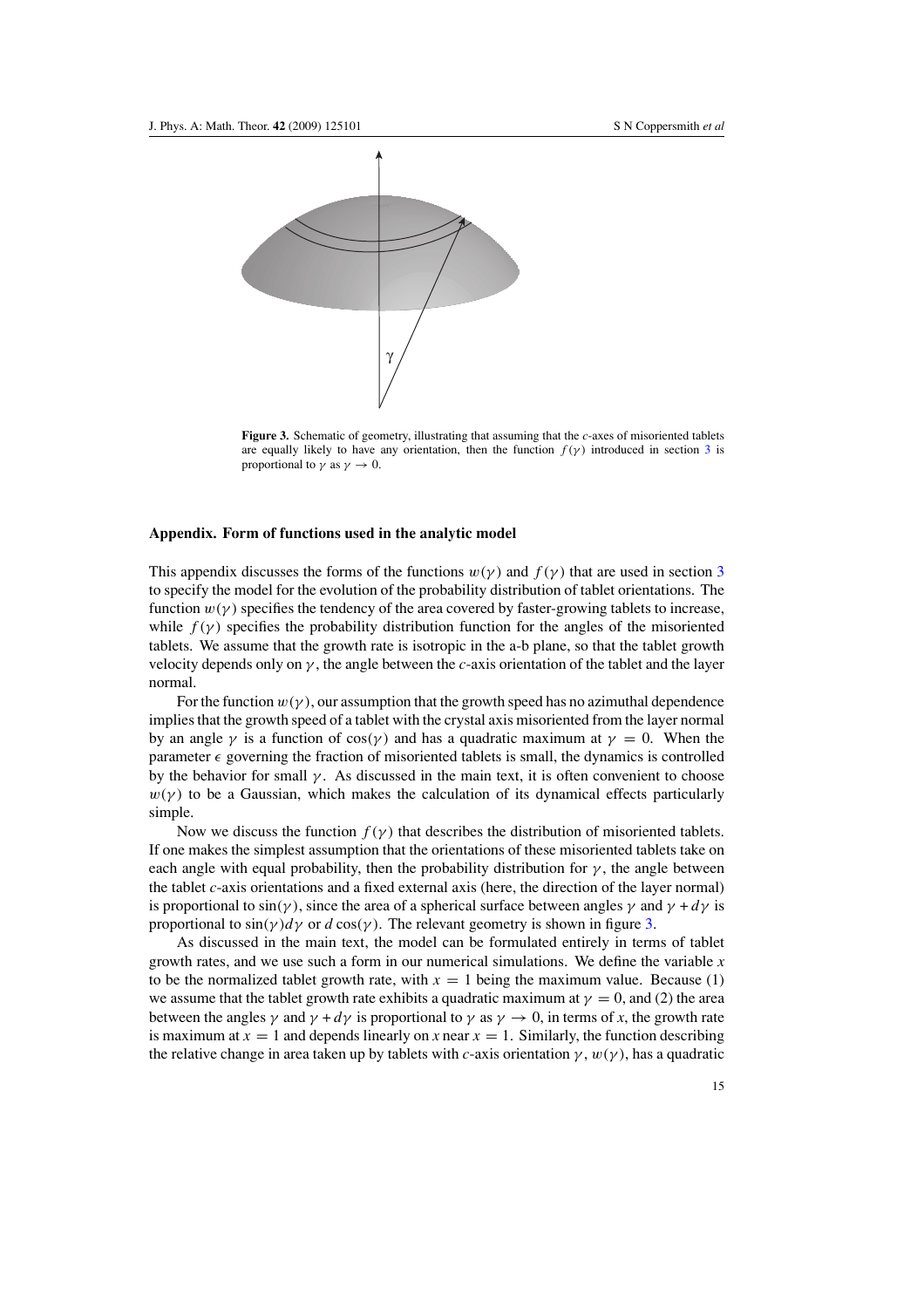<span id="page-15-0"></span>maximum as a function of  $\gamma$ , so the analogous function expressed in terms of the growth rate will depend linearly on *x* near  $x = 1$ .

#### **References**

- [1] Mann S 2001 *Biomineralization: Principles and Concepts in Bioinorganic Materials Chemistry* (Oxford: Oxford University Press)
- [2] Nudelman F, Gotliv B A, Addadi L and Weiner S 2006 Mollusk shell formation: mapping the distribution of organic matrix components underlying a single aragonitic tablet in nacre *J. Struct. Biol.* **153** [176–87](http://dx.doi.org/10.1016/j.jsb.2005.09.009)
- [3] Weiss I M and Schonitzer V 2006 The distribution of chitin in larval shells of the bivalve mollusk *Mytilus galloprovincialis J. Struct. Biol.* **153** [264–77](http://dx.doi.org/10.1016/j.jsb.2005.11.006)
- [4] Nassif N, Gehrke N, Pinna N, Shirshova N, Tauer K, Antonietti M and Colfen H 2005 Synthesis of stable aragonite superstructures by a biomimetic crystallization pathway *Angew. Chem. Int. Edn Engl.* **44** [6004–9](http://dx.doi.org/10.1002/anie.200500081)
- [5] Rousseau M, Lopez E, Coute A, Mascarel G, Smith D C, Naslain R and Bourrat X 2005 Sheet nacre growth mechanism: a Voronoi model *J. Struct. Biol.* **149** [149–57](http://dx.doi.org/10.1016/j.jsb.2004.09.005)
- [6] Currey J D 1977 Mechanical properties of mother of pearl in tension *Proc. R. Soc. Lond. B (Biological Sciences)* **196** 443–63
- [7] Metzler R A, Abrecht M, Olabisi R M, Ariosa D, Johnson C J, Frazer B H, Coppersmith S N and Gilbert PUPA 2007 Architecture of columnar nacre, and implications for its formation mechanism *Phys. Rev. Lett.* **98** [268102](http://dx.doi.org/10.1103/PhysRevLett.98.268102)
- [8] Gilbert P U P A, Metzler R A, Zhou D, Scholl A, Doran A, Young A, Kunz M, Tamura N and Coppersmith S N 2008 Gradual ordering in red abalone nacre *J. Am. Chem. Soc.* **130** [17519–27](http://dx.doi.org/10.1021/ja8065495)
- [9] Levi-Kalisman Y, Falini G, Addadi L and Weiner S 2001 Structure of the nacreous organic matrix of a bivalve mollusk shell examined in the hydrated state using cryo-TEM *J. Struct. Biol.* **135** [8–17](http://dx.doi.org/10.1006/jsbi.2001.4372)
- [10] Schaffer T E *et al* 1997 Does abalone nacre form by heteroepitaxial nucleation or by growth through mineral bridges? *Chem. Mater.* **9** [1731–40](http://dx.doi.org/10.1021/cm960429i)
- [11] Song F and Bai Y L 2003 Effects of nanostructures on the fracture strength of the interfaces in nacre *J. Mater. Res.* **18** [1741–4](http://dx.doi.org/10.1557/JMR.2003.0239)
- [12] DiMasi E and Sarikaya M 2004 Synchrotron x-ray microbeam diffraction from abalone shell *J. Mater. Res.* **19** [1471–6](http://dx.doi.org/10.1557/JMR.2004.0196)
- [13] Addadi L and Weiner S 1985 Interactions between acidic proteins and crystals—stereochemical requirements in biomineralization *Proc. Natl Acad. Sci. USA* **82** [4110–4](http://dx.doi.org/10.1073/pnas.82.12.4110)
- [14] Metzler R A, Abrecht M, Chiou J-W, Guo J, Ariosa D, Coppersmith S N and Gilbert P U P A 2008 Polarizationdependent imaging contrast in abalone shells *Phys. Rev.* B **77** [064110](http://dx.doi.org/10.1103/PhysRevB.77.064110)
- [15] Metzler R A, Zhou D, Abrecht M, Coppersmith S N and Gilbert P U P A 2007 Ordering in red abalone nacre arxiv:0710.4573
- [16] Kingman J F C 1978 A simple model for the balance between selection and mutation *J. Appl. Probab.* **15** [1–12](http://dx.doi.org/10.2307/3213231)
- [17] Turelli M 1984 Heritable genetic variation via mutation selection balance—lerch zeta meets the abdominal bristle *Theor. Popul. Biol.* **25** [138–93](http://dx.doi.org/10.1016/0040-5809(84)90017-0)
- [18] Coppersmith S N, Blank R D and Kadanoff L P 1999 Analysis of a population genetics model with mutation, selection and pleiotropy *J. Stat. Phys.* **97** [429–57](http://dx.doi.org/10.1023/A:1004678222262) (arXiv:cond-mat*/*9809143)
- [19] Kimura M 1965 A stochastic model concerning maintenance of genetic variability in quantitative characters *Proc. Natl Acad. Sci. USA* **54** [731–6](http://dx.doi.org/10.1073/pnas.54.3.731)
- [20] Cross M C and Hohenberg P C 1993 Pattern formation outside of equilibrium *Rev. Mod. Phys.* **65** [851–1112](http://dx.doi.org/10.1103/RevModPhys.65.851)
- [21] Burger R and Bomze I M 1996 Stationary distributions under mutation–selection balance: structure and properties *Adv. Appl. Probab.* **28** [227–51](http://dx.doi.org/10.2307/1427919)
- [22] Waxman D and Peck J R 1998 Pleiotropy and the preservation of perfection *Science* **279** [1210–3](http://dx.doi.org/10.1126/science.279.5354.1210)
- [23] Fritz M, Belcher A M, Radmacher M, Walters D A, Hansma P K, Stucky G D, Morse D E and Mann S 1994 Flat pearls from biofabrication of organized composites on inorganic substrates *Nature* **371** [49–51](http://dx.doi.org/10.1038/371049a0)
- [24] Lowenstam H A and Weiner S 1989 *On Biomineralization* (Oxford: Oxford University Press)
- [25] Weiner S and Traub W 1981 Organic-matrix–mineral relationships in mollusk shell nacreous layers *Structural Aspects of Recognition and Assembly in Biological Macromolecules* ed M Balaban, J L Sussman, W Traub and A Yonath (Rehovot: Balaban ISS) pp 467–82
- [26] Cartwright J H E and Checa A G 2007 The dynamics of nacre self-assembly *J. R. Soc. Interface* **4** [491–504](http://dx.doi.org/10.1098/rsif.2006.0188)
- [27] Okabe A, Boots B and Sugihara K 1994 Nearest neighborhood operations with generalized Voronoi diagrams: a review *Int. J. Geogr. Inf. Syst.* **8** [43–71](http://dx.doi.org/10.1080/02693799408901986)